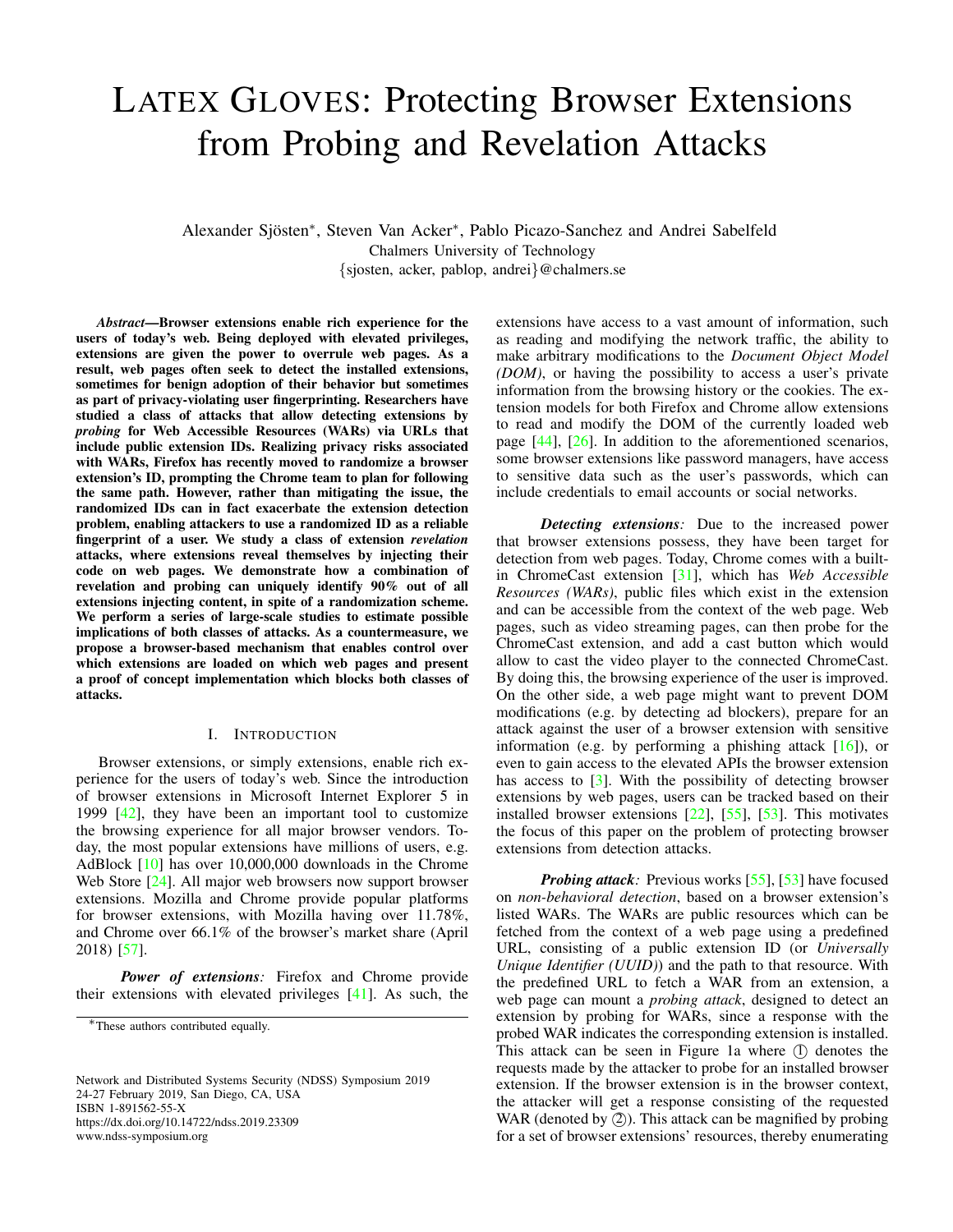<span id="page-1-0"></span>

Fig. 1: Schematic overview of the extension probing attack and extension revelation attacks. In the probing attack, a web page probes for the presence of an extension. In the revelation attack, the extension reveals itself to the attacker by injecting content in the web page.

many or even all installed browser extensions.

*Firefox defense against probing:* As the probing attack is possible when the URLs of a browser extension's WARs are fixed and known beforehand, Firefox implements a randomization scheme for the WAR URLs in their new browser extension model, *WebExtensions*. To make the probing attack infeasible, each browser extension is given a random UUID, as it *"prevents websites from fingerprinting a browser by examining the extensions it has installed"* [\[50\]](#page-14-12). The Chrome developers are considering to implement a similar randomization scheme, when they have *"the opportunity to make a breaking change"* [\[8\]](#page-14-13).

*Revelation attack:* Starov and Nikiforakis [\[56\]](#page-14-14) show that browser extensions can introduce unique DOM modifications, which allows an attacker to determine which extension is active based on the DOM modification. In contrast to probing attacks, these attacks are *behavioral* attacks because they are based on detecting behavior of a browser extension via, e.g., DOM modifications.

This work puts the spotlight on *revelation attacks*, an important subclass of behavioral attacks, first introduced by Sánchez-Rola et al. in the context of Safari extensions [[53\]](#page-14-11). The core of a revelation attack is to trick an extension to inject content via WAR URLs, thereby giving up its random UUID and provide a unique identifier of the victim. This attack is displayed in Figure [1b.](#page-1-0) When the WAR is injected by the browser extension (1), the URL with the random UUID becomes known to the attacker, who is monitoring changes to the web page through JavaScript. With the random UUID known, an attacker can construct WAR URLs to known resources by initiating a probing attack  $(2)$  and  $(3)$ . The probing in this case will be done for known unique resources for browser extensions which have the injected WAR as a resource, a set which can be precomputed by the attacker. Upon finding one of the resources in this precomputed set, the attacker can deduce which browser extension injected the information, allowing derandomization of browser extensions.

Starov and Nikiforakis [\[56\]](#page-14-14) show that browser extensions can provide unique DOM modifications, allowing an attacker to determine the active extension. However, it is not possible to uniquely identify the victim only based on the browser extensions [\[33\]](#page-14-15). This is the crucial part of the revelation attack: as the random UUID becomes known to the attacker, it enables them to uniquely identify the victim, based on that installed extension alone. Furthermore, in most cases these random WAR URLs can easily be used to derandomize an extension, indicating the UUID randomization does not prevent extension fingerprinting. In fact, since a malicious web page in many situations can not only figure out which browser extension has the random UUID, but also uniquely identify the user, the randomization of UUIDs amplifies the effect of a revelation attack rather than mitigating detection possibilities. The problem with randomization of UUIDs is known, and has been a topic of discussions among browser developers [\[1\]](#page-13-1), as well as presented as an attack against a built-in browser extension which takes screenshots for Firefox [\[13\]](#page-14-16). Although this attack requires user interaction, it is important to study how many of the Firefox and Chrome extensions can be exploited without the need for user interaction.

*Empirical studies:* To see how many extensions are susceptible to the revelation attack without user interaction, and how many web pages probe for extensions, we conduct several empirical studies.

- We download all extensions for Firefox and Chrome and determine that, in theory, 1,301 ( $\approx$ 94.41%) and 10,459 (≈89.91%) of the Firefox and Chrome extensions respectively that might inject content are susceptible to the revelation attack.
- We check how many of the extensions susceptible to the revelation attack actually reveal themselves, where the attacker model is a generic web developer with the ability to host a web page visited by the victim. While the victim is on the attacker web page, the attacker will attempt to make the installed browser extensions inject content to make them reveal themselves, with the hope of determining exactly which browser extensions are being executed based on the injected content. If the randomized token proves stable enough, the attacker may also use it to track the victim on the Web. This attacker model fits a wide range of possible attackers, from small and obscure web pages, to top-ranked web applications. To emulate this, we check how many extensions reveal themselves based on where the extension is defined to inject content, and whether the actual content on the web page matters, showing that 2,906 out of 13,011 ( $\approx$ 22.3%) extensions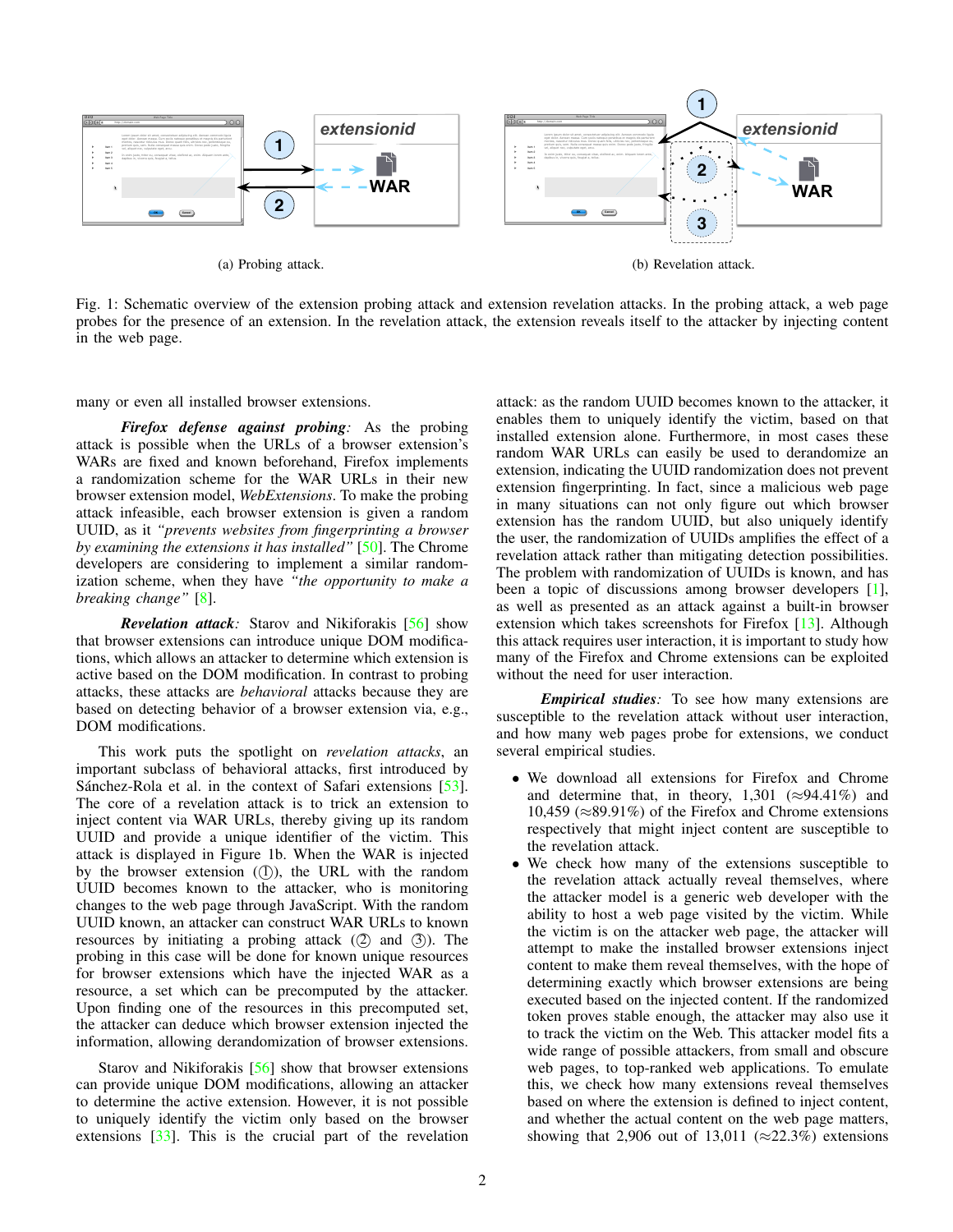reveal themselves on actual pages.

• We visit the most popular 20 web pages for each of the Alexa top 10,000 domains, and find that 2,572 out of those 10,000 domains probe for WARs.

*"Latex Gloves" mitigation approach:* In popular culture, crime scene investigators frequently use latex gloves to avoid contaminating a crime scene with fingerprints. In this work, our goal is to prevent that extensions leave any "fingerprints" that are detectable by an attacker web page, be it through a probing attack or a revelation attack. For this reason, we named our approach "Latex Gloves" for extensions.

A key feature of our approach is its generality. The mechanism is parametric in how whitelists (or, dually, blacklists) are defined, with possibilities of both web pages and extensions having their say. Extension manifest files can be used for automatic generation of whitelists already. While it might be suitable to let the advanced user affecting the whitelists, the goal is to relieve the average user from understanding the workings and effects of web pages and browser extensions. For the whitelist, which defines which extensions are allowed to reveal themselves to the web page, there are several options, each with its own benefits and drawbacks. For example, a mechanism similar to Google Safe Browsing [\[28\]](#page-14-17) can be employed, where browser vendors can provide blacklists for our mechanism containing web pages known to perform extension fingerprinting. This would put the burden on the browser vendors to keep the blacklist up to date. Another option would be to allow web pages to specify a whitelist, similar to how a *Content Security Policy (CSP)* [\[58\]](#page-14-18) is defined. Naturally, there is a big risk web pages would simply try to deny all extensions any access, greatly limiting a user's intentions. Another option is a simple interface that allows users to classify websites into sensitive (e.g., bank) and insensitive (e.g., news portal), so that it is possible to configure whether an extension is triggered on a(n) (in)sensitive website. Yet another option is an all-or-nothing policy: either all extensions are triggered on all insensitive websites or no extensions are triggered on any sensitive websites. This would keep interaction with the user to a minimum. Each option has advantages and disadvantages, and usability studies can help determine the most suitable alternatives.

Our vision is to have direct browser support for Latex Gloves. However, in order to aid evaluation of the general mechanism, we present a proof-of-concept prototype consisting of a Chromium browser modification, a Chrome extension and a web proxy. This prototype allows the whitelisting of those web pages that are allowed to probe for extensions, and the whitelisting of those extensions that are allowed to reveal themselves to web pages.

*Contributions:* In this work, we present the first largescale empirical study of browser extensions on both Firefox and Chrome based on the revelation attack, in order to determine how fingerprintable the browser extensions — and the users of browser extensions — are, in the presence of a random WAR URL scheme. Additionally, we propose a countermeasure based on two whitelists, defining which web pages may interact with which extensions and vice versa, thus allowing users to avoid being fingerprinted or tracked by untrusted web sites. We finally give some guidelines to avoid this security issue for browser developers.

The main contributions of this paper are:

- Revelation attack on Firefox. We demonstrate how to derandomize Firefox extensions through revelation attacks (Section [IV\)](#page-4-0).
- Empirical studies of Firefox and Chrome extensions.
- We present large-scale empirical studies of Firefox and Chrome extensions regarding revelation attacks (Section [IV\)](#page-4-0), where we determine how  $\approx 90\%$  out of all extensions injecting content can be uniquely identified in spite of a randomization scheme, as well as evaluating how many extensions can be detected with a revelation attack, based on the attacker model.
- Empirical study of the Alexa top 10,000. We report on an empirical study over the Alexa top 10,000 domains, with up to 20 of the most popular pages per domain to determine how widely the probing attack (Section [III\)](#page-3-0) is used on the Web.
- Resetting Firefox random UUID. We investigate the user actions required to reset the random UUID of a Firefox extension, in order to remove a unique fingerprint accidentally introduced by Mozilla, on the most prominent operating systems: Windows, Mac OSX and Linux.
- Design of a mechanism against the two attacks. We give the design for "Latex Gloves" (Section [V\)](#page-7-0), a mechanism against both probing and revelation attacks using whitelists to specify which web sites are allowed to interact with which extension's WARs, and which extensions are allowed to interact with which web sites.
- Proof of concept prototype. We implement a proof of concept prototype (Section [VI\)](#page-8-0) consisting of a modified Chromium browser, a browser extension and a web proxy, all based on the whitelisting mechanism. Our prototype is evaluated (Section [VII\)](#page-11-0) against two known attacks (extension enumeration  $\left[55\right]$  and timing attack  $\left[53\right]$ ).
- Recommendations for browser developers. We use key insights from our empirical studies to give recommendations (Section [VIII\)](#page-12-0) to browser developers for a browser extension resource URL scheme.

#### II. BACKGROUND

An extension is a program, typically written in a combination of JavaScript, HTML and CSS. Browser extensions have become a vital piece in the modern browser as they allow users to customize their browsing experience by enriching the browser functionality, e.g. by altering the DOM or executing arbitrary scripts in the context of a web page.

JavaScript code in a browser extension can roughly be classified as *background pages* and *content scripts*. Background pages are executed in the browser context and cannot access the DOM of the web page. Instead, they are allowed to access the same resources as the browser, e.g. cookies, history, web requests, tabs and geolocation. However, in order to make use of these capabilities the user has to explicitly grant most of them.

Content scripts are files that is executed in the context of a web page. Although the content scripts live in isolated worlds, allowing them to make changes to their JavaScript environment without conflicting with the web page or any other content scripts, they have access to the same DOM structure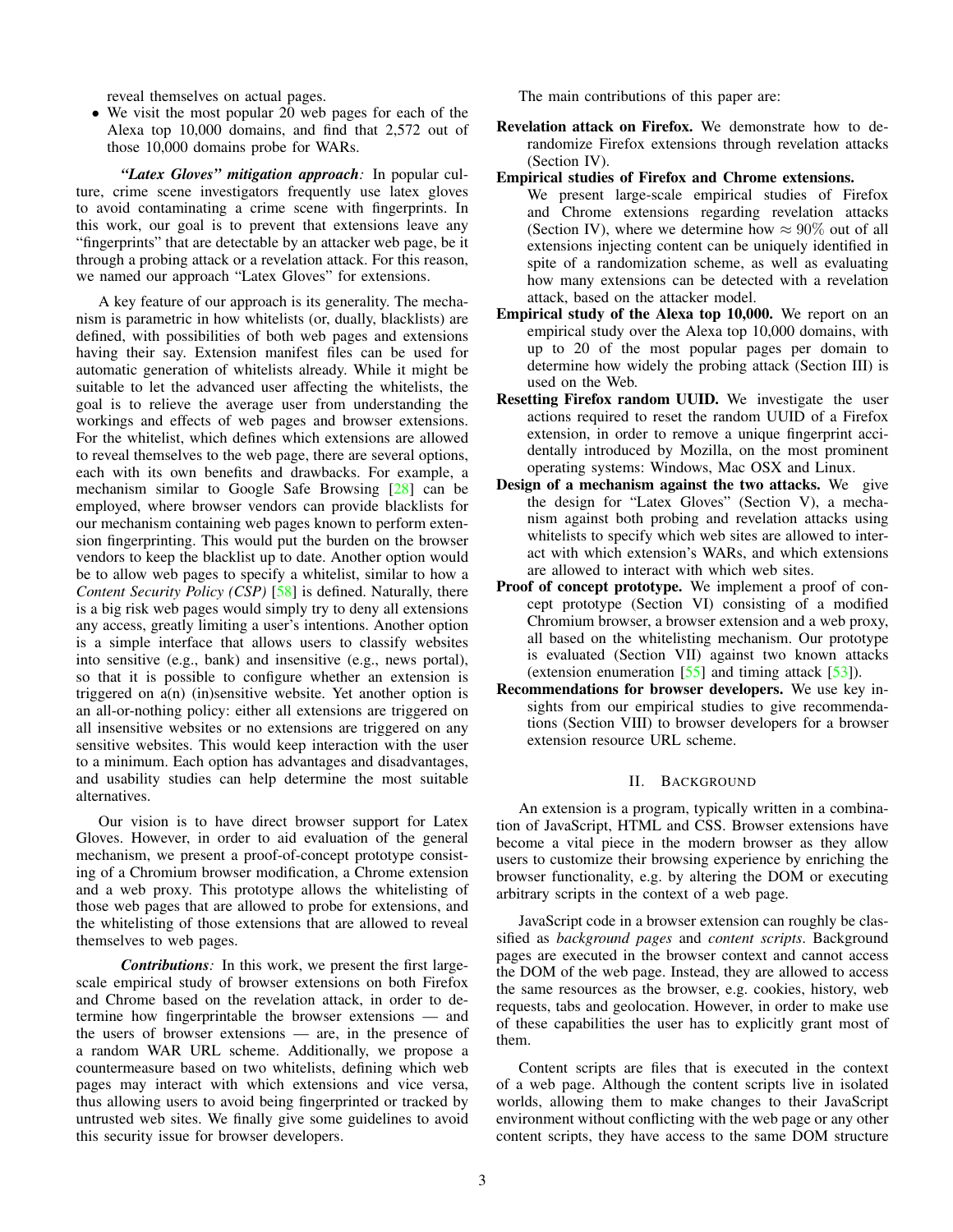```
{
 "manifest_version": 2,
 "name": "Example",
 "version": "1.0",
 "background": {
    "scripts": ["background.js"]
  },
 "content_scripts": [
    {
      "matches": ["*://*.example.com/*"],
      "js": ["content_script.js"]
    }
 ],
  "web_accessible_resources": [
    "images/img.png",
    "scripts/myscript.js"
 ],
  "permissions": ["webRequest"]
}
```
Fig. 2: Example of a *manifest.json* file

as the main web content. As content scripts are executed in the context of the web page, the content scripts can read and modify the DOM of the web page the browser is visiting, as well as inject data such as images and other scripts into the web page [\[44\]](#page-14-5), [\[26\]](#page-14-6). Content scripts can only use a subset of the extension API calls ("extension", "i18n", "runtime" and "storage"), neither of which need approval from the user. In case the content scripts need access to more privileged extension APIs, they can only access them indirectly by communicating with the background pages through message passing. As the access of the privileged API calls goes through the background page via message passing, the user must approve them upon installing the extension.

The structure of an extension is defined in a *manifest file*, called *manifest.json*, which is a mandatory file placed in the extension's root folder  $[46]$ ,  $[30]$ . The manifest file contains, among other things, which files belong to the background page, which files belong to the content script, which permissions the extension requires, and which resources can be injected into the web page. An example of a manifest file can be seen in Figure [2,](#page-3-1) which specifies the background page to be the JavaScript file background.js and the content script (content\_scripts) to use the JavaScript file content script. js, and be executed on all domains that matches the domain example.com. It defines two WARs (web\_accessible\_resources), which are resources that can be injected into the web page from the content script. The path for the WARs is the path from the extension's root folder to the resources. The extension also asks for the permission webRequest, which indicates the extension's background page want the ability to intercept, block and modify web requests.

*Browser extensions scope:* In the particular case of content scripts, browser extensions insert their JavaScript files in those web pages explicitly defined by the extension's developers in the manifest file. Concretely, there is a mandatory property named matches which indicate the web pages the content script should be injected into. URLs can be defined following a match pattern syntax, which is reminiscent of regular expressions, operating on a <scheme>://<host>  $\epsilon$  path> pattern [\[18\]](#page-14-21). Background pages are not affected by the matches property. Instead, they remain idle until a JavaScript event such as a network request or message passing coming from an arbitrary content script, triggers their code, after which they return to an idle state.

*Web Accessible Resources:* If an extension wants to inject a resource, such as an image or a script, into a web page, the recommended way is to make the resource "web accessible". WARs are files that exist in a browser extension but can be used in the context of a web page. A browser extension must explicitly list all WARs through the web accessible resources property in the manifest file [\[50\]](#page-14-12), [\[29\]](#page-14-22).

WAR URLs are different for Firefox and Chrome: moz-extension://<ext-UUID>/<path> and chrome-extension://<ext-UUID>/<path> in Firefox and Chrome, respectively. In Firefox, <ext-UUID> is a randomly generated UUID for each browser instance, and is generated when the extension is installed [\[50\]](#page-14-12). However, for Chrome, <ext-UUID> is a publicly known 32 character string derived from the RSA public key with which the extension is signed, encoded using the "mpdecimal" scheme. WAR URLs in Chrome have the <ext-UUID> hardcoded as the "hostname" part. For both Firefox and Chrome, the recommended way of getting the URL of the resource is to use the built-in API, which is browser.extension.getURL("path") in the case of Firefox [\[45\]](#page-14-23), and chrome.runtime.getURL("path") for Chrome [\[25\]](#page-14-24). Since Chrome extensions have a publicly known extension UUID, an attacker could enumerate all installed extensions which have WARs (See Section [III\)](#page-3-0).

*Browser profiles and extension UUIDs:* In Chrome and Firefox, data such as bookmarks, passwords and installed extensions is stored in a *browser profile* [\[49\]](#page-14-25). A browser installation may have several browser profiles, each with its own data. Because Firefox's extension UUIDs are randomized, the same extension installed in multiple browser profiles will have a different UUID for each profile. In Chrome, which uses fixed extension UUIDs, an extension installed in multiple browser profiles will use the same extension UUID in each profile.

## III. PROBING ATTACK

<span id="page-3-0"></span>When probing for an extension, JavaScript running in a web page tries to determine the presence of a browser extension in the browser in which the web page has been loaded.

One way of performing the extension probing is by requesting a browser extension's WARs through the publicly known URLs for these resources. This is schematically shown in Figure [1a](#page-1-0) where  $(1)$  denotes the request made by the web page to probe for a browser extension's WAR. A successful response to this request (denoted by  $(2)$ ) indicates the presence of the extension to which the WAR belongs.

Probing for an extension in itself does not mean an attack is taking place. It is not an attack if, e.g., Google probes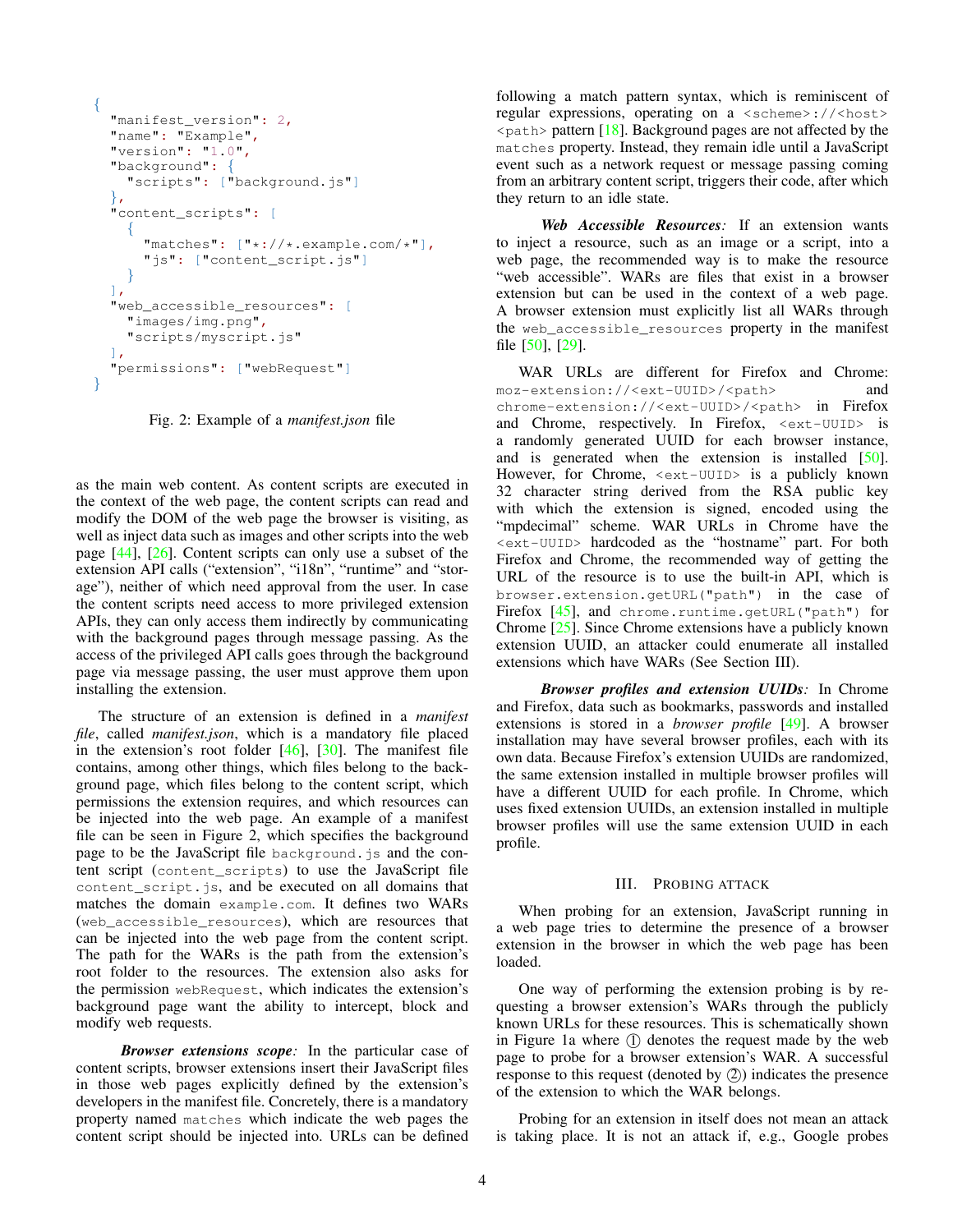<span id="page-4-1"></span>TABLE I: Alexa top 10,000 domains probing for Chrome extensions. Note that a domain may appear in several rows and/or columns.

|           | same domain | other domain | YouTube |
|-----------|-------------|--------------|---------|
| top frame | 185         |              |         |
| sub frame | 36          | 2.399        |         |
| Total     |             |              |         |

for the ChromeCast extension on YouTube.com since this is the extension developer who probes for their own extension. However, if it is not the extension developer who is probing for the browser extension, but rather a third party with the intent of discovering installed extensions to, e.g., increase the entropy for browser fingerprinting, the probing becomes a *probing attack*. Attackers may use a probing attack to detect the presence of any of the known browser extensions, thereby enumerating the installed browser extensions in a victim's browser.

Sjösten et al.  $[55]$  $[55]$  explore the Alexa top 100,000 domains to examine how many of them probe for WARs on their front page and their reasons for doing so. Their research shows that web developers and their applications may probe for WARs for legitimate reasons. They find only 66 domains, none in the top 10,000, and surmise that this is caused by the technique not being widely known.

We repeat the experiment using a different detection method, in order to study how this problem has developed over time. Instead of the top 100,000, we limit ourselves to the top 10,000, but perform a deeper study by visiting up to twenty of the most popular web pages on each domain. We also gather metrics that indicate whether the probing is due to a third-party web origin, or whether it originates from the domain itself.

*Setup:* We use a modified version of Chromium 63.0.3239.84, which allows us to monitor requests for WAR URLs from a Chrome extension, as described in Section [VI.](#page-8-0) The entire process is automated using Selenium 3.8.1.

When visiting a web page, we wait for up to 10 minutes for the web page to load. Once loaded, we wait an additional 20 seconds in order for any JavaScript on the web page to execute.

During this time, a custom browser extension monitors any requests made towards chrome-extension:// URLs and logs them. In addition to the WAR URL itself, we also log whether the request came from the parent frame or a sub frame, as well as the web origin from which the request occurred.

*Results:* Starting from the list of top 10,000 domains according to Alexa, we queried Bing to retrieve the most popular twenty pages per domain. Bing returned 180,471 URLs for 9,640 domains. We further disregard domains for which Bing did not return any results. Of the 180,471 URLs, we were able to visit 179,952 spread over 9,639 domains.

An overview of the results is shown in Table [I.](#page-4-1) In total, out of the 10,000 domains, 2,572 probed for 45 different extensions from either the top frame or a sub frame. Of the domains that requested a WAR from the top frame, 185 had not redirected the browser to another domain, while 15 did. In the latter case, 4 redirected to YouTube.com. In the other cases, WARs were requested from a sub frame: 36 domains loaded the sub frame from the same domain, while 2,399 loaded it from a third-party domain. Strikingly, 2,277 of those sub frames originated on YouTube.com where most of these requests were probing for the ChromeCast browser extension.

Our results are different from Sjösten et al.  $[55]$  $[55]$ , which may be attributed to the different methodology or an increase in extension probing. No matter the reason for the discrepancy, probing is both common and relevant. Although YouTube.com probing for ChromeCast is not a probing attack, most of the remaining extensions being probed for (e.g. popular extensions such as AdBlock  $[10]$ , AdBlock Plus  $[2]$  and Ghostery  $[6]$ ) constitute probing attacks.

#### IV. REVELATION ATTACK

<span id="page-4-0"></span>In an effort to eliminate the extension probing attack, Mozilla implemented a randomization scheme in its extensions' UUIDs. Since each extension is given a random UUID upon installation, it is impossible to compose the URL of a WAR to launch a probing attack without knowing that random UUID. However, it is possible for an attacker to learn the random UUID of an extension through an extension revelation attack.

In an extension revelation attack, JavaScript running in a web page tries to determine the presence of a browser extension by monitoring the web page for new content which references WARs. Although any introduced DOM modification might uniquely identify an extension [\[56\]](#page-14-14), an injected WAR URL contain a unique UUID for each profile, which in turn can be used to track users. Also, due to the nature of the WAR URLs, a vast majority of all extensions injecting content with WAR URLs can still be uniquely identifiable, in spite of the randomization scheme, indicating it might make more harm than good.

Figure [1b](#page-1-0) displays the revelation attack. JavaScript in a web page detects that a browser extension has inserted a reference to a WAR  $(1)$ , and can now deduce the presence of this extension.

In the case of Firefox, the revelation attack reveals a WAR URL, which consists of a random UUID and a path component. While the random UUID itself is insufficient to derandomize the extension, it can be used as a basis for a probing attack  $(2)$  and  $(3)$ ).

It is important to realize that a probing attack may not be needed in order to derandomize Firefox's random UUIDs. In Section [IV-A,](#page-5-0) we show that the path component of the WAR URL, which is not randomized in Firefox, contains enough information to derandomize an extension's random UUID in many cases. In addition, because an attacker can retrieve the content of a WAR and compute a hash over it, it is possible to derandomize an extension even if the full WAR URL is randomized.

Furthermore, because the random UUID is unique per "browser instance", it can also be used as a unique fingerprint to deanonymize web users through the revelation attack. As we show in Section [IV-B,](#page-5-1) it is not trivial to remove this unique fingerprint from the browser.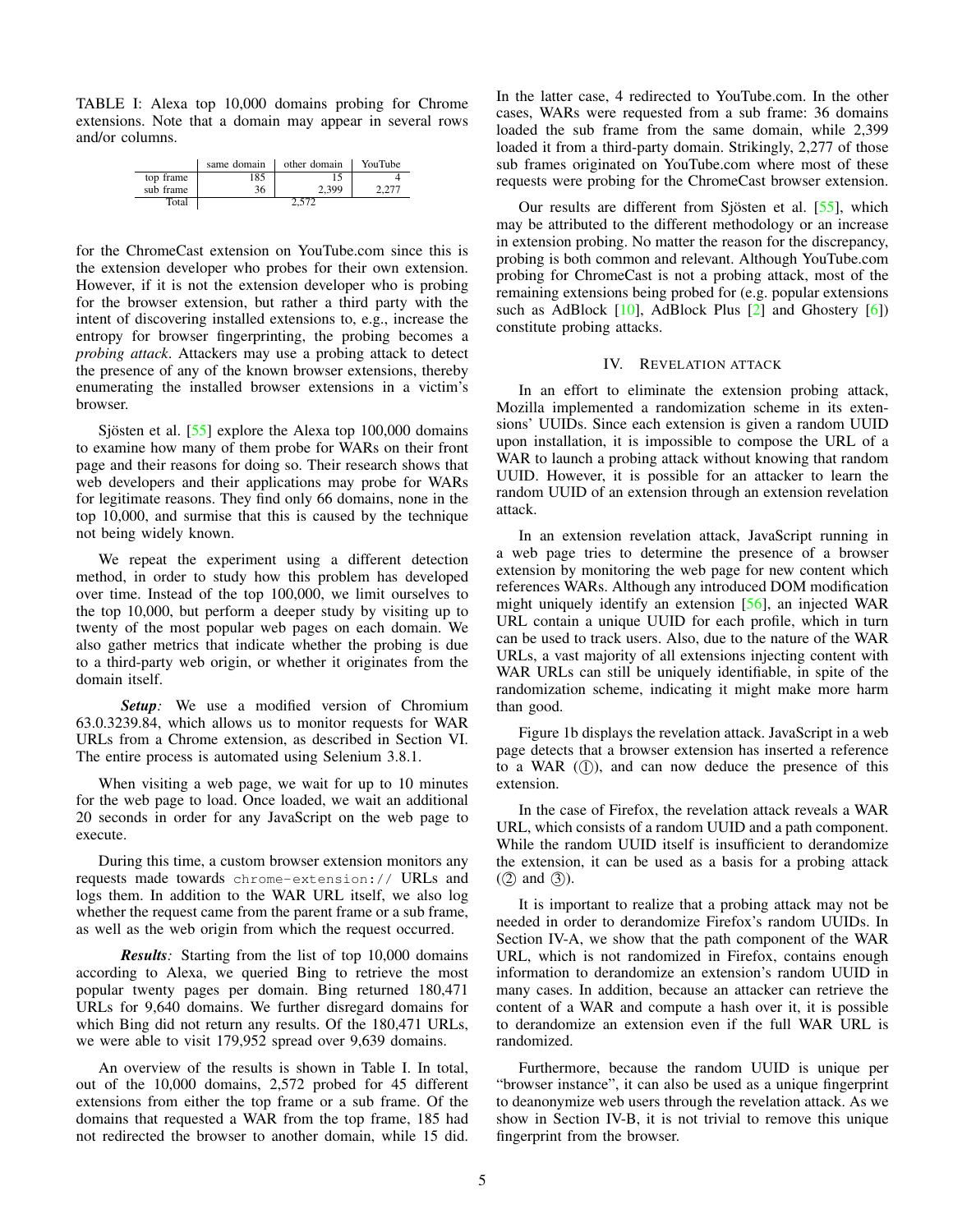The developers of Google's Chrome browser have expressed interest in implementing a similar randomization scheme [\[8\]](#page-14-13). In Section [IV-C,](#page-6-0) we study the impact of adopting this randomization scheme on Chrome extensions. The results of both Section [IV-A](#page-5-0) and Section [IV-C](#page-6-0) are summarized in Table [II,](#page-5-2) where "Path" is the amount of extensions that can be derandomized based on the path, "Hash" based on the sha256 hash digest of the content of the WARs, and "Path ∪ Hash" the union of those sets.

Finally, in Section [IV-D](#page-6-1) we perform an empirical study of all available Firefox and Chrome extensions to determine how many of them are affected by the revelation attack, revealing themselves and their users to attackers simply by visiting an attacker's web page.

#### <span id="page-5-0"></span>*A. Derandomizing Firefox extensions*

Since Firefox employs random UUIDs, the enumeration techniques presented in [\[55\]](#page-14-10), [\[53\]](#page-14-11) cannot be used. Instead, the extension must reveal itself for an attacker to get hold of the random UUID. In order to derandomize a Firefox extension, the extension must meet the following criteria. First, the extension must have at least one defined WAR, indicating it might inject a resource. Second, the extension must make a call to either of the functions browser.extension.getURL, chrome.extension.getURL or chrome.runtime.getURL, which are functions that, given an absolute path from the root of the extension to the WAR, will return the full mozextension://<ext-UUID>/<path> URL. For the rest of this section, we will group those functions together as getURL(). Although these API functions are executed in the context of the extension, i.e. they cannot be called directly from the web page, if the extension injects the WAR in this manner, the random UUID will be revealed to the web page as part of the WAR URL. If this happens, and the attacker gets the UUID, then how many extensions can be uniquely identified based on the injected WAR URL?

To determine this, we scraped and downloaded all free Firefox extensions from the Mozilla add-on store [\[47\]](#page-14-26). The extensions are valid for Firefox 57 and above, as it is the first Firefox version to only support WebExtensions [\[51\]](#page-14-27), indicating all will receive a random UUID when installed. The scrape was done on February 23, 2018, giving us 8,646 extensions. All of these extensions were unpacked, and their manifest file examined for the web\_accessible\_resources key, resulting in 1,742 extensions having at least one defined WAR. The mere presence of a WAR in an extension does not mean that this resource will ever be injected. We took the 1,742 extensions with declared WARs, and checked how many of them call a getURL() function, as this will construct the WAR URL to be injected to the web page. This resulted in a total of 1,378 extensions, indicating  $\approx$ 79.10% of all Firefox extensions with declared WARs can reveal their random UUID.

Having access to only the random UUID is not sufficient. The path component present in a WAR URL can give away the identity of the extension, if there is a mapping between a path and the corresponding extension. Out of the 1,378 extensions that call a getURL() function, 1,107 extensions provide at least one unique path, i.e. the full path to a resource. Aside from the WAR URL, a potential attacker also has access to

<span id="page-5-2"></span>TABLE II: Breakdown of the uniqueness detectability for browser extensions, assuming a randomized schema with the ability to probe.

|         | Extensions total | Path             | Hash              | Path $\cup$ Hash |
|---------|------------------|------------------|-------------------|------------------|
| Firefox | 1.378            | 1.107(80.33%)    | 1.292(93.76%)     | $1.301(94.41\%)$ |
| Chrome  | 11.633           | $7.214(62.01\%)$ | $10.355(89.01\%)$ | 10.459 (89.91%)  |
| Total   | 13.011           | 8,321 (63.95%)   | 11,647 (89.52%)   | 11,760 (90.39%)  |

the contents of the WAR. We investigated the contents of the extensions' WARs to determine how unique they are by calculating a hash digest over the contents. A total of 1,292 browser extensions have a unique digest when hashing their WARs, where a different hash digest indicate a difference in content between the WARs of the different browser extensions. We then took the union of the two sets of browser extensions with at least one unique path and a unique digest, yielding a total of 1,301 browser extensions to be uniquely identifiable. Although only  $\approx 15.05\%$  of all extensions can be uniquely identified, it is  $\approx$ 94.41% of all extensions that have the possibility to inject a WAR.

## <span id="page-5-1"></span>*B. Resetting Firefox's random UUID*

For Firefox, each UUID is "randomly generated for every browser instance" [\[50\]](#page-14-12). However, it is not clear what "browser instance" means in this setting. In order to determine when the random UUID of a browser extension is being reset in Firefox, we tried different approaches on three operating systems: Windows 10, Linux (Debian) and Mac OSX. The approaches were restarting, updating and re-installing the browser, updating and re-installing the extension, switching the browser tab to incognito mode and clearing the cache and cookies of the browser. The result can be found in Table [III,](#page-6-2) and for the rest of this subsection, we will briefly cover the differences between the operating systems.

None of the operating systems change the internal UUIDs upon restarting the browser, indicating "browser instance" from the documentation does not mean "started browser process". When re-installing the browser, the default behavior for the Windows 10 installer is to reset the standard options, which includes removing the old browser extensions. As this would force a user to re-install the browser extensions, each browser extension would get a new random UUID. However, a user has the option of not resetting the standard options, along with not removing the old browser extensions. Hence, uninstalling Firefox on Windows keeps all settings, and it is up to the user to decide to keep or remove them when re-installing the browser. This is not the case for Linux and Mac OSX. For both operating systems, it is up to the user to manually remove the profile folder (default is .mozilla in the home folder for Linux, and Library/Application Support/Firefox in Mac OSX) in order to remove the old browser extensions upon re-installing the browser, as they are not prompted about a default option of resetting the standard options.

For all operating systems, the UUID was regenerated when reinstalling the extension, given that the browser was restarted between uninstalling and reinstalling the extension. If the browser was not restarted, the profile file containing the data would not change, giving the new installation the same UUID.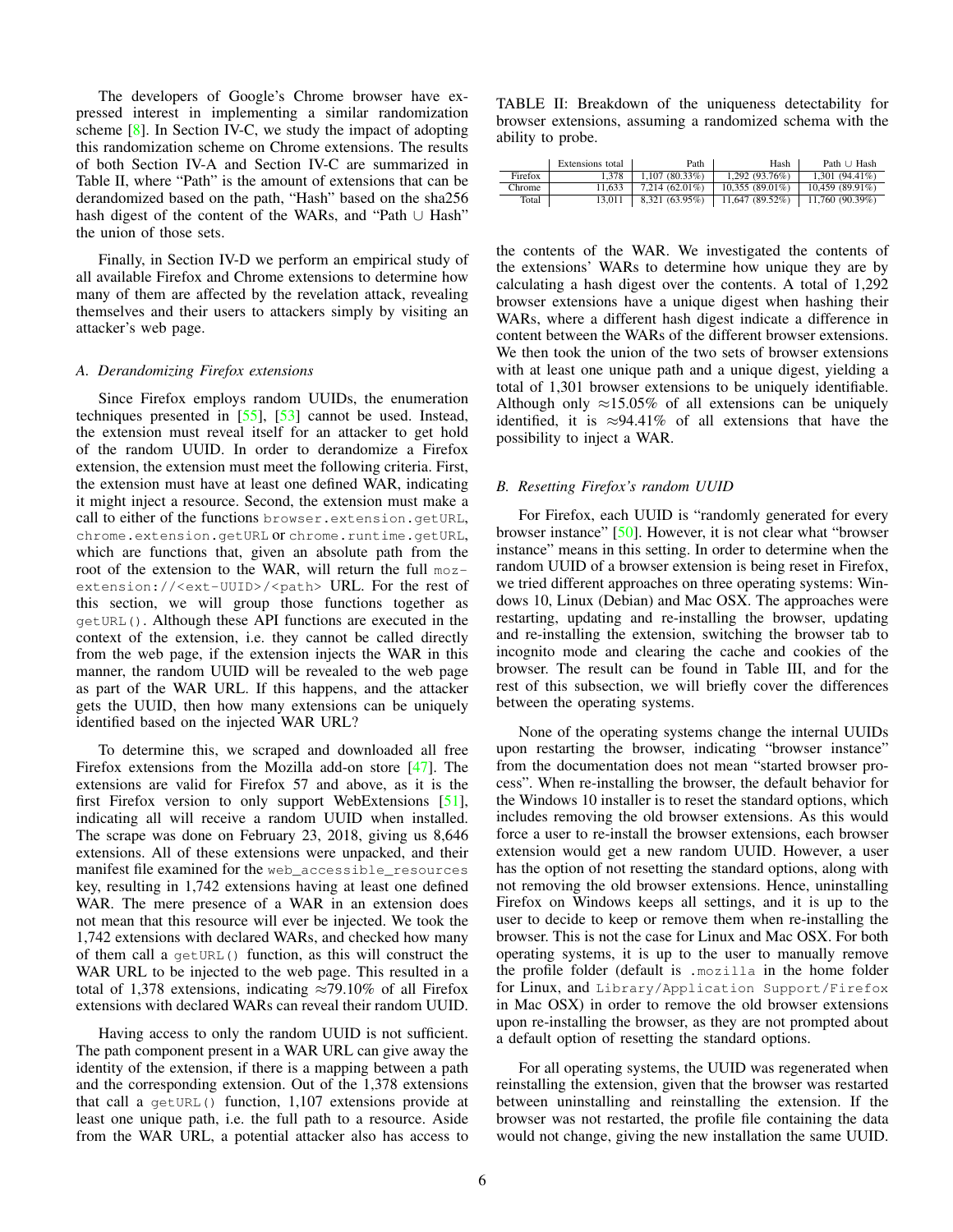<span id="page-6-2"></span>TABLE III: Actions which result in UUID regeneration for each of the major operating systems. "Yes" or "No" means that the action did or did not cause UUID regeneration respectively. Notes: (<sup>∗</sup> ) Firefox's installer on Windows prompts the user to reset settings and remove extensions, which is enabled by default, whereas for Linux and Mac OSX  $(+)$ , the default is to keep all settings.

|                            |                     | Linux | Mac OSX | <b>Windows</b> |  |  |
|----------------------------|---------------------|-------|---------|----------------|--|--|
| Restarting browser         |                     | No    |         |                |  |  |
| Updating browser           |                     | No    |         |                |  |  |
| Re-installing browser      |                     |       | $No+$   |                |  |  |
| Updating extension         |                     | No    |         |                |  |  |
| Re-installing extension    | w/ browser restart  | Yes   |         |                |  |  |
|                            | w/o browser restart |       |         |                |  |  |
| Incognito mode             |                     | No    |         |                |  |  |
| Clearing cache and cookies |                     | No    |         |                |  |  |
| Clearing the profile       | Yes                 |       |         |                |  |  |

On all platforms, clearing the profile (i.e. removing the actual profile folders) would force a user to re-install all extensions, which means they would get a new random UUID.

# <span id="page-6-0"></span>*C. Derandomizing Chrome extensions*

As Chrome does not employ random UUIDs, the technique presented by Sjösten et al.  $[55]$  $[55]$  still works. However, as Chromium developers plan to employ random UUIDs, we performed the same experiment as for Firefox. In total, we scraped 62,994 free extensions from the Chrome Web Store [\[24\]](#page-14-2). Out of those, 16,280 defined web\_accessible\_ resources with at least one corresponding WAR. The amount of extension that called either chrome.runtime.getURL or chrome.extension.getURL was 10,764. We also checked the extensions that called chrome.runtime.id (728 extensions), which return the extension's UUID, and the ones that hardcoded their extension UUID into a resource URL (141 extensions), with the assumption they will change to call getURL() if Chrome adopts random UUIDs. With this, the total amount of detectable extensions would be 11,633 extensions, which corresponds to  $\approx$ 71.46% of all extensions with at least one WAR declared. Assuming random UUIDs for Chrome, we must check if a path can uniquely identify an extension. We applied the same uniqueness procedure as in Section [IV-A,](#page-5-0) finding 7,214 extensions being unique without the need for any content hashing. When hashing the content of the WARs, we got a total of 10,355 browser extensions, and the union of those two sets yield a total of 10,459 uniquely identifiable browser extensions. While only being  $\approx 16.60\%$ of all extensions, it is  $\approx 89.91\%$  of all browser extensions that have the possibility to inject a WAR.

## <span id="page-6-1"></span>*D. Extensions revealing themselves to web pages*

As browser extensions can inject WARs into a web page to allow it access in the domain of the web page, the WARs are visible to JavaScript executed in the origin of this web page. A web page can scan for these WARs in order to reveal installed browser extensions, as well as to deanonymize the visitor: from the WARs, an attacker can infer the installed extension, and from Firefox browser extensions' random UUIDs, the attacker can identify the visitor.

For this experiment, we consider all 8,646 Firefox extensions, but are also interested in the 62,994 Chrome extensions. As Chrome are considering random UUIDs, the findings are relevant to their future development plans.

*Setup:* We use Selenium 3.9.1 with Firefox 58.0.1 and Chromium 64.0.3282.167 to automate the process.

For each browser extension, we visit a web page through mitmproxy 2.0.2 [\[21\]](#page-14-28) with a custom addon script. In order to be able to manipulate web pages served over HTTPS, both Firefox and Chromium were configured to allow untrusted SSL certificates.

The mitmproxy addon script injects a piece of attacker JavaScript code in the web page which walks through the HTML tree and extracts any attributes that contain chromeextension:// or moz-extension:// present in the web page. In addition, because the CSP may prevent the execution of injected JavaScript, the mitmproxy addon script disables CSP if present.

Because browser extensions may inject content only after a while, the attacker script also installs a mutation observer which repeats the scan every time a change to the web page is detected. With this setup, we can detect the injection of WARs at any point in the web page's lifetime. For every page visit, we wait for up to one minute for the page to load before aborting that page visit. When a page is successfully loaded, we wait for five seconds to let any JavaScript on the page run its course.

*Dataset extensions:* Because of the way Firefox extensions work, we only consider those extensions which seemingly make a call to getURL() and which have web accessible resources. After this filtering step, 1,378 out of the 8,646 Firefox extensions remain for our study.

Similarly for Chrome, we retain 11,633 out of the total 62,994 Chrome extensions.

*Dataset URLs:* These 13,011 extensions (1,378 Firefox + 11,633 Chrome) will only execute on a web page if the URL matches the regular expressions in their manifest file. For instance, an extension which lists http://example.com/\* in its manifest file, will not execute when visiting, e.g., http://attacker.invalid/index.html. Extensions can only reveal themselves when they are executing on a web page they were designed for, e.g by checking for the presence of a certain keyword in the URL. Because of this, it is important to visit the right URLs.

To determine the set of URLs we should visit for a particular extension, we make use of the CommonCrawl dataset [\[5\]](#page-13-4). This dataset contains data about ≈4.57 billion URLs from a wide variety of domains. From the 13,011 extensions, we extracted 24,398 unique regular expressions and matched them against the CommonCrawl dataset using the regular expression matching rules specific to the manifest file specification. For each regular expression, we only consider the first 100 matches. For each extension, which can have many regular expressions in its manifest, we combine all matching URLs and take a random subset of maximum 1,000 URLs. In total we obtained 506,215 unique URLs from the CommonCrawl dataset that match the regular expressions from the extensions' manifest files. We call this set of URLs the "real" URLs.

From the "real" URLs, we derive two extra sets of URLs by considering that an attacker can host a copy of a real web page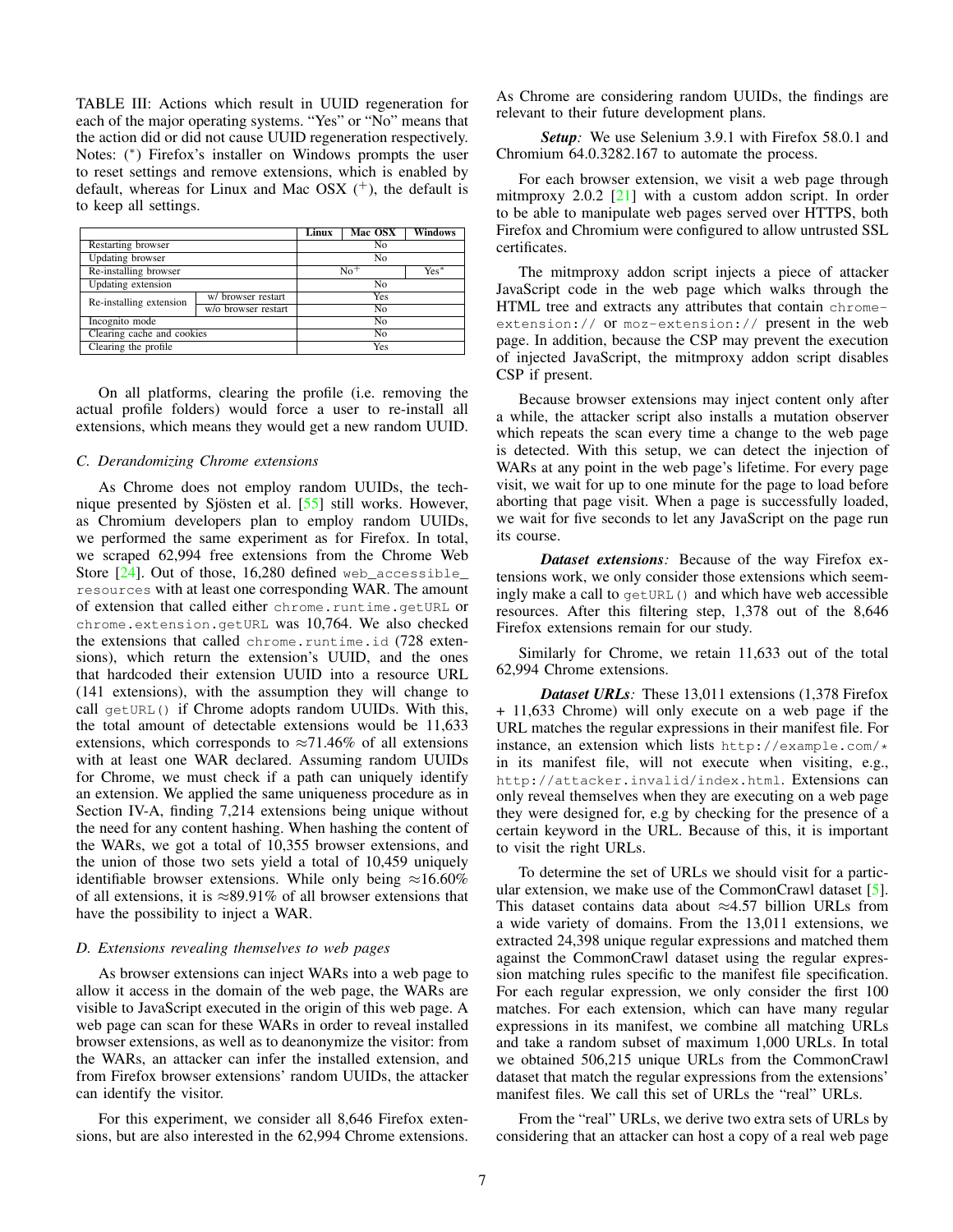on a different web host. For instance, the web page at http: //www.example.com/abc could be hosted on an attackercontrolled http://www.attacker.invalid/abc. We call this cloned set of "real" URLs, where the hostname has been replaced by attacker.invalid, the "attackerhost" URLs.

Extensions with more fine-grained regular expressions may require the attacker to register a domain in DNS. For instance, a regular expression http://\*.com/abc does not match the attacker.invalid domain which we assume is under attacker control. Therefore, we also consider a URL set where the hostname in each URL has been replaced by a hostname with the same top-level domain, but with an attacker-controlled domain name. For instance, for http://www.example.com/ abc we also consider http://www.attacker.com/abc. Naturally, we chose a domain name of sufficient length and consisting of random letters, to make sure it was not registered yet. We call this cloned set of "real" URLs, the "buydns" URLs.

In addition to the real CommonCrawl URLs which match the regular expressions, we also generate URLs based on those regular expressions by replacing all "\*" characters with "anystring". For instance, we generate the URL http: //\*.example.com/anystring for the regular expression http://\*.example.com/\*. We call this set of URLs the "generated" URLs.

*Dataset web page content:* Aside from expecting a certain URL, an extension may also depend on certain HTML elements, HTML structure or particular text present on a visited web page. To determine whether this is the case, each web page visited through a URL in the "real" URLs set, as well as the derived "attackerhost" and "buydns" sets, is also visited with all content removed. We visit each of these URLs twice: once with the real content, and once serving an empty page instead of the real content. For the "generated" URL set, we only serve empty pages, since there is no way to determine what type of content should be present on such a URL. A known practice from previous work is to use "Honey Pages", empty pages that create the DOM content of a web page dynamically, based on what the extension is querying [\[56\]](#page-14-14), [\[35\]](#page-14-29). While "Honey Pages" can provide useful information to, e.g., find malicious extensions, some extension behavior can be difficult to trigger in an automated way, as it may not be only nested DOM structures, but also events an extension acts on. In this light, "Honey Pages" may not be representative of the operation of actual web pages. As we are interested in whether web pages would be able to employ a revelation attack with their current structure, our experiments are not using "Honey Pages". Instead, we look at the current interaction between web pages and extensions, providing an indication of how many extensions that are currently vulnerable. For the best coverage, it would be interesting to combine our results with "Honey Pages", but we leave that for future work.

*Results:* The results of the experiment are shown in Tables [IV](#page-7-1) to [VI.](#page-8-1)

Out of 13,011 extensions, 2,906 revealed themselves on actual pages. We suppose this behavior is intentional, but it can be abused by the website owners to track the users. 9,543 did not reveal themselves and 562 could not be used in our experiment because of issues with the third-party software we <span id="page-7-1"></span>TABLE IV: Breakdown of Chrome and Firefox extensions, indicating which how many extensions revealed themselves, how many didn't, and how many we were unable to analyze (broken).

|          | Revealed | <b>Broken</b> | Not revealed | Total  |
|----------|----------|---------------|--------------|--------|
| Chromium | 2.684    | 412           | 8.537        | 11.633 |
| Firefox  | 222      | 150           | 1.006        | 1.378  |
| Total    | 2.906    | 562           | 9,543        | 13.011 |

used in our setup (Selenium, browser-specific or addon-specific issues).

The other remaining 9,543 extensions which call getURL() and have WARs, seemingly do not inject any WARs into the web page, or probably more accurately: we did not trigger the correct code path in the extension that results in a WAR being injected into a web page. Analyzing these remaining extensions via "Honey Pages" could reveal they also inject WARs under the right circumstances, although none of the web pages we visited would make them inject content. Nevertheless, our analysis of web page and extension interaction succeeded in exposing 2,906 extensions which reveal themselves on web pages.

Of these 2,906 extensions triggered by real URLs, 2,330 depend only on the URL of the web page visited, and do not depend on the content of that page, since they execute even when the presented web page is empty. Moreover, out of the 2,906 extensions that reveal themselves on the right URLs, 1,149 can be tricked into executing on attacker-controlled web pages. Only for 6 Chrome extensions (but none of the Firefox extensions) does the attacker potentially have to register a new domain to host the malicious website on.

Moreover, for 1,149 of the extensions that can be tricked to execute on an attacker URL, 911 do not depend on the page content, further easing the life of the attacker.

The numbers between brackets in Table [V](#page-8-2) denotes the total number of extension users affected by these revealing extensions. Assuming there are no overlaps between the users of the revealing extensions, a total of 38,604,160 web users are vulnerable to the revelation attack through their installed extensions. For the 792,038 affected Firefox users, this means that they are uniquely identifiable through the unique fingerprint exposed by their revealing extensions. The 37,812,122 affected Chrome users do not suffer from this issue at this point in time, but would also be uniquely identifiable if the Google Chrome developers adopt Firefox's UUID randomization scheme.

Furthermore, as seen in Table [VI,](#page-8-1) out of the 2,906 revealing extensions, 2,261 have at least one unique path, and 2,819 have at least one WAR with a unique content. The union of those sets contains 2,822 extensions, indicating that 97.11% of the 2,906 (97.09% of Chrome and 97.30% of Firefox) revealing extensions can be uniquely identified.

#### V. MITIGATION DESIGN

<span id="page-7-0"></span>From the introductory example in Section [I,](#page-0-0) it is clear that there is a legitimate use-case for being able to probe for WARs. Extensions that want to be detectable through their WARs, e.g. ChromeCast, would become dysfunctional if probing for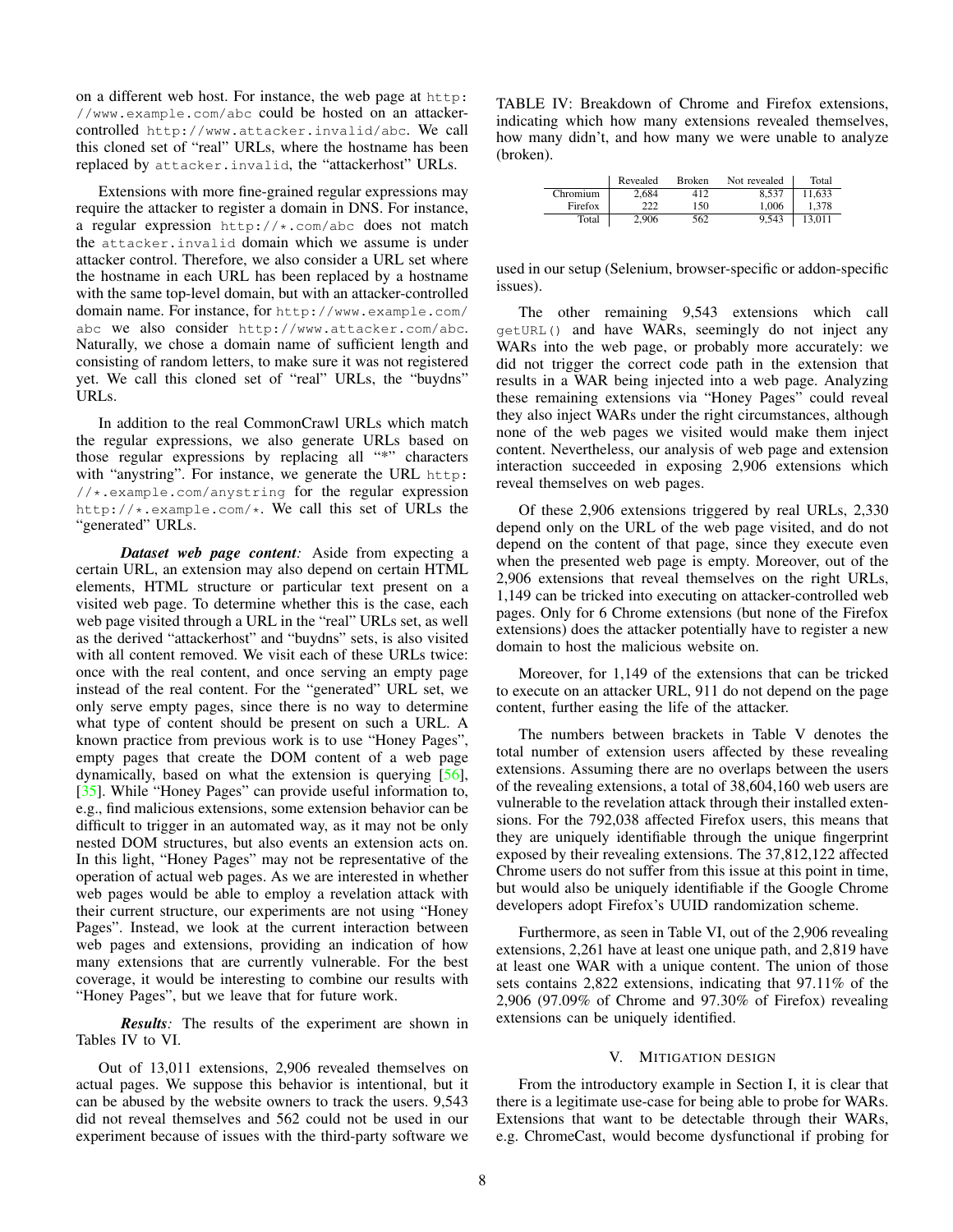<span id="page-8-2"></span>TABLE V: Breakdown of extensions that reveal themselves. The number between brackets indicates the amount of potentially affected users, assuming no overlaps.

|                 | Content-dependent |             |     | Any content        |              |      |                |     |                    |  |              |       |                |
|-----------------|-------------------|-------------|-----|--------------------|--------------|------|----------------|-----|--------------------|--|--------------|-------|----------------|
|                 |                   | "real" URL  |     | "attackerhost" URL | "buydns" URL |      | "real" URL     |     | "attackerhost" URL |  | "buydns" URL |       | Total          |
| <b>Thromium</b> | 289               | (3,227,947) | 217 | (2,680,324)        | 110)         | .281 | (17, 301, 512) | 891 | (14,601,057)       |  | 1.172        | 2.684 | (37, 812, 122) |
| Firefox         | 49                | (39,780)    |     | (75.940)           | (0)          | 138  | (649.236)      | 16  | 27,082             |  | (0)          | 222   | (792, 038)     |
| Either browser  | 338               | (3.267.727) | 236 | (2,756,264)        | 110)         | .419 | (17,950,748)   | 907 | (14, 628, 139)     |  | 1.172        | 2.906 | (38, 604, 160) |

<span id="page-8-1"></span>TABLE VI: Breakdown of revealing Chrome and Firefox extensions, indicating how many of the extensions revealing themselves that could be uniquely identified, either through the path, through the content of the WARs, and the union of those sets.

|          | Revealed | Unique path | Unique hash | Unique path $\cup$ hash |
|----------|----------|-------------|-------------|-------------------------|
| Chromium | 2.684    | 2.063       | 2.603       | 2,606 (97.09%)          |
| Firefox  | 222      | 198         | 216         | 216 (97.30%)            |
| Total    | 2.906    | 2.261       | 2.819       | $2.822(97.11\%)$        |

WARs was blocked in general. Therefore, preventing the extension probing attack through a blanket ban on extension probing, is not an option.

In similar vein, preventing extensions from revealing themselves to web pages is also not an option. The data from Section [IV-A](#page-5-0) implies that many extensions may inject content into a web page, and could become dysfunctional if this functionality was no longer available. Extensions ill intent on revealing themselves may be unstoppable, and we consider them out of scope, only focusing on those extensions that accidentally reveal themselves.

Our experiments show the different ways through which extensions reveal themselves by injecting content. From an unrandomized WAR URL injected in a page, as is the case for Chrome extensions, it is trivial to extract the UUID to determine the installed extension. As is shown in Table [II,](#page-5-2) from a WAR URL where just the UUID has been randomized and probing is possible, as is the case for Firefox extensions, we can deduce the installed extension with a 80.33% accuracy by considering only the path of the URL, and the paths tied to each extension. Similarly, we would be able to deduce the installed extension with a 93.76% accuracy by only looking at the contents of the resources tied to the extensions, and combining the two approaches, we can deduce the installed extension with a 94.41% accuracy. Similarly, we detect Chrome extensions with a 62.01% accuracy based on the path, 89.01% accuracy based on the content of the resource, and 89.91% accuracy when we combine the path and the content.

Without breaking the intended functionality provided by existing extensions, we cannot prevent extension probing attacks and extension revelation attacks in general.

Our envisioned solution, which we call "Latex Gloves" since the goal is to prevent extensions from leaving fingerprints, is depicted in Figure [3.](#page-9-0)

We prevent extension probing attacks (Figure [3a\)](#page-9-0) by allowing a whitelist to specify a set of web pages that may probe for each individual extension.

For instance, YouTube.com may be allowed to probe for the ChromeCast extension, so that the extension's functionality can be used with YouTube videos. In that case, a request for a WAR in the ChromeCast extension will be allowed by the policy. However, when the same WAR is requested by another web page, such as attacker.com, the request is blocked. Similarly, if YouTube.com would request a WAR from another extension, e.g. AdBlock, it would be blocked with this particular policy.

We prevent extension revelation attacks (Figure [3b\)](#page-9-0) by allowing a whitelist to specify a set of web pages on which each extension is allowed to execute.

For instance, the AdBlock extension may be allowed to run on example.com. In that case, when example.com is visited, the AdBlock extension can remove any advertisements from the page. However, the same extension may be disallowed from running on a website which is trusted by the whitelist policy, thereby not interfering with the revenue stream of that website. Similar to the probing defense example, the policy here also blocks other extensions from executing — and thereby potentially revealing themselves — on example.com.

Conceptually, the policies for both defenses can be visualized in a matrix, with extensions and web origins as rows and columns respectively. Each element in this matrix would then indicate whether access is allowed between the extension and the web origin.

However, such a matrix would make the assumption that policies for the probing and revelation defenses cannot conflict, which is not necessarily the case.

For instance, consider a configuration where AdBlock is installed, and a banking website bank.com, which is trusted by the whitelist policy. Because this trust, bank.com should be allowed to probe for AdBlock. However, due to the sensitive nature of the data on bank.com, the whitelist policy does not allow AdBlock to operate on the bank.com web pages, although AdBlock want to execute on every web page.

This conflict between the policies for a particular web origin and extension illustrates the need for separate whitelisting mechanisms for both the probing and revelation defenses.

# VI. PROOF OF CONCEPT IMPLEMENTATION

<span id="page-8-0"></span>Our prototype implements defenses against both the extension probing and extension revelation attacks as a proof of concept. Because changing browser code can quickly get very complicated, we opted to implement only the core functionality in the actual browser code, while the bulk of our prototype is implemented separately as a browser extension and a web proxy. For adoption in the real world, the full implementation should of course be embedded in the web browser's C++ code. However, our proof of concept implementation still allows to test the effectiveness of our solution. For simplicity, the proof of concept is designed to allow a security-aware end user to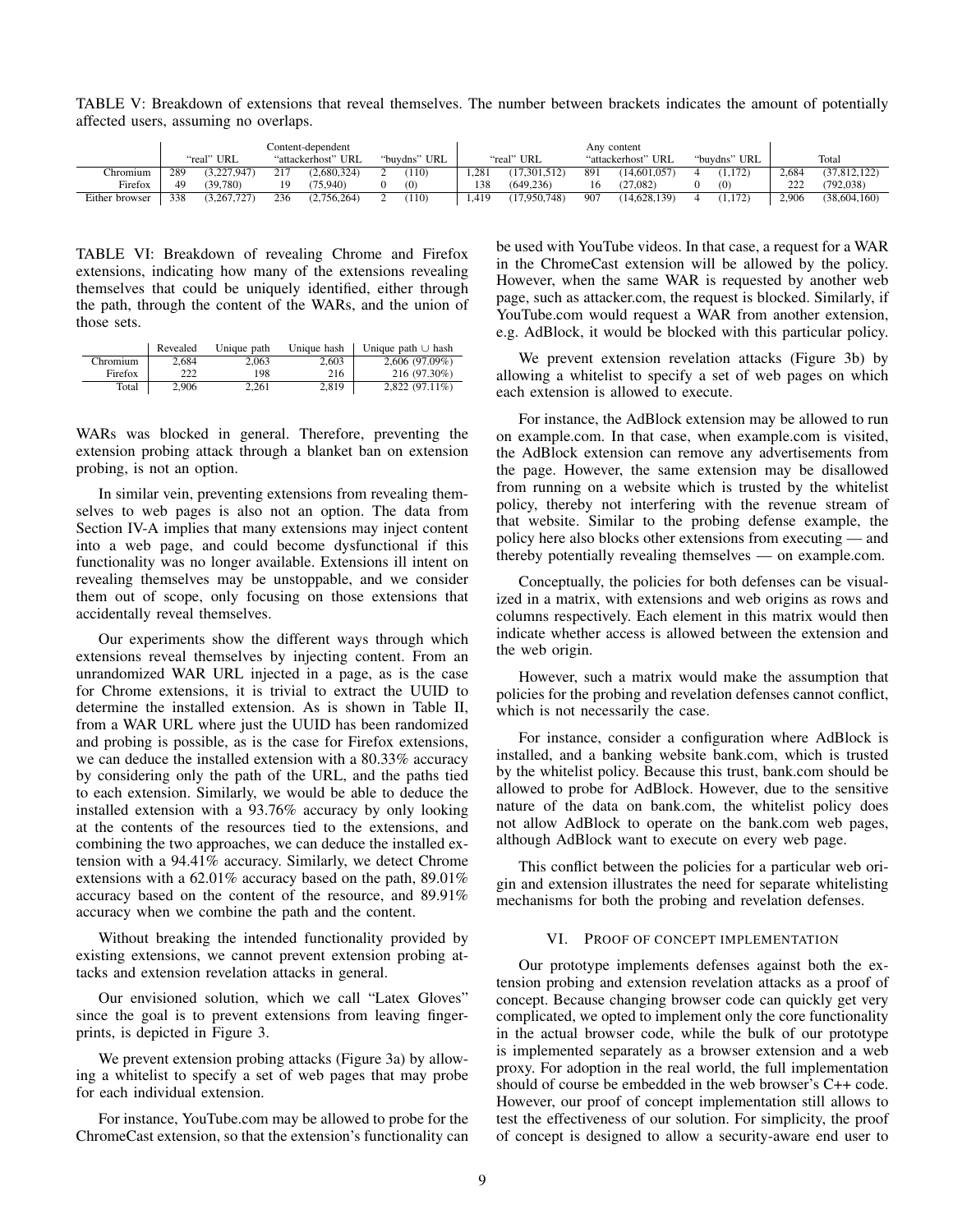<span id="page-9-0"></span>

Fig. 3: Concept design of our proposed defenses for the extension probing and revelation attacks. Our solution mediates access from the web page to the extension WARs for the probing defense, and from the extensions to web pages for the revelation defense. In each case, access is mediated based on a specified policy.

arbitrarily modify the whitelists. While this is not something one should assume an arbitrary user would do, we deem it to be good in order to show the functionality of the whitelisting mechanisms. In a full implementation, the end user should be queried as little as possible.

As depicted in Figure [4,](#page-10-0) our prototype implementation consists of three components: a slightly modified Chromium browser, a browser extension named "Latex Gloves" and a web proxy based on mitmproxy. Our modifications to the Chromium 65.0.3325.181 code consist of nine lines of code spread over four files. The patches to Chromium, as well as binary packages compiled for Ubuntu 16.04, our browser extension and our addon script for mitmproxy 3.0.4 are available upon request to the authors.

## *A. Preventing the probing attack*

Chrome extensions can use the webRequest API to observe, modify and block requests from web pages. The requests that an extension can observe through the webRequest API, include requests with the chrome-extension:// scheme. However, requests to chrome-extension://<ext-UUID> URIs where <ext-UUID> is not its own extension ID, will be hidden. Even though requests to non-installed extension resources, or to chrome-extension:// URIs with an invalid extension ID are hidden from observation with the webRequest API, those URIs are replaced by chrome-extension:// invalid internally.

Our prototype needs the ability to monitor requests to all chrome-extension:// URIs, even for other installed extensions, non-installed extensions or invalid extension IDs. In addition, we also want to avoid that Chromium replaces the URI with chrome-extension://invalid, since we are interested in the originally requested URI.

To achieve this, we modified the Chromium source code and changed just two lines of code in two files. First, we disable the check that determines whether the extension ID of the requested URI matches that of the extension observing the request. Second, we disable Chromium's behavior of replacing invalid chrome-extension:// URIs.

The remainder of this part of the prototype is implemented as a browser extension which uses this modified webRequest API. Requests to all chrome-extension:// URIs are monitored by the extension and matched against a predefined but customizable whitelist. The whitelist maps a web origin  $O$  to a list of allowed extension IDs L. When the browser visits a web page located in the given web origin  $O$ , the extension checks any requested chrome-extension:// URIs and determines whether they target an extension in  $L$ . In case of a match, the request is allowed, otherwise it is canceled. In the latter case, it will appear to the web page as if the requested resource is not accessible, whether the extension is installed or not.

## *B. Preventing the revelation attack*

By design, Chrome extensions can specify which URLs they want to operate on, by listing those URLs in the permissions and content\_scripts properties of the *manifest.json* file. Restricting the list of URLs on which an extension is allowed to operate, would help prevent the extension revelation attack on arbitrary attacker pages, since the extension would not execute on those pages, and thus not reveal itself. However, this whitelist of URLs is at the discretion of the extension developer and cannot easily be altered by the whitelist policy provider.

Our implementation, schematically depicted on the right side of Figure [4,](#page-10-0) exposes the whitelist on which URLs the extension operates to the whitelist policy provider, allowing the restriction of the set of URLs on which the extension operates. Instead of implementing new functionality in the browser to modify this whitelist, and then exposing it to our browser extension, we decided to modify the browser extension CRX [\[19\]](#page-14-30) files, which are packaged and signed versions of browser extensions, "in flight" when they are installed or updated from the Chrome web store.

Because extensions from the Chrome web store are signed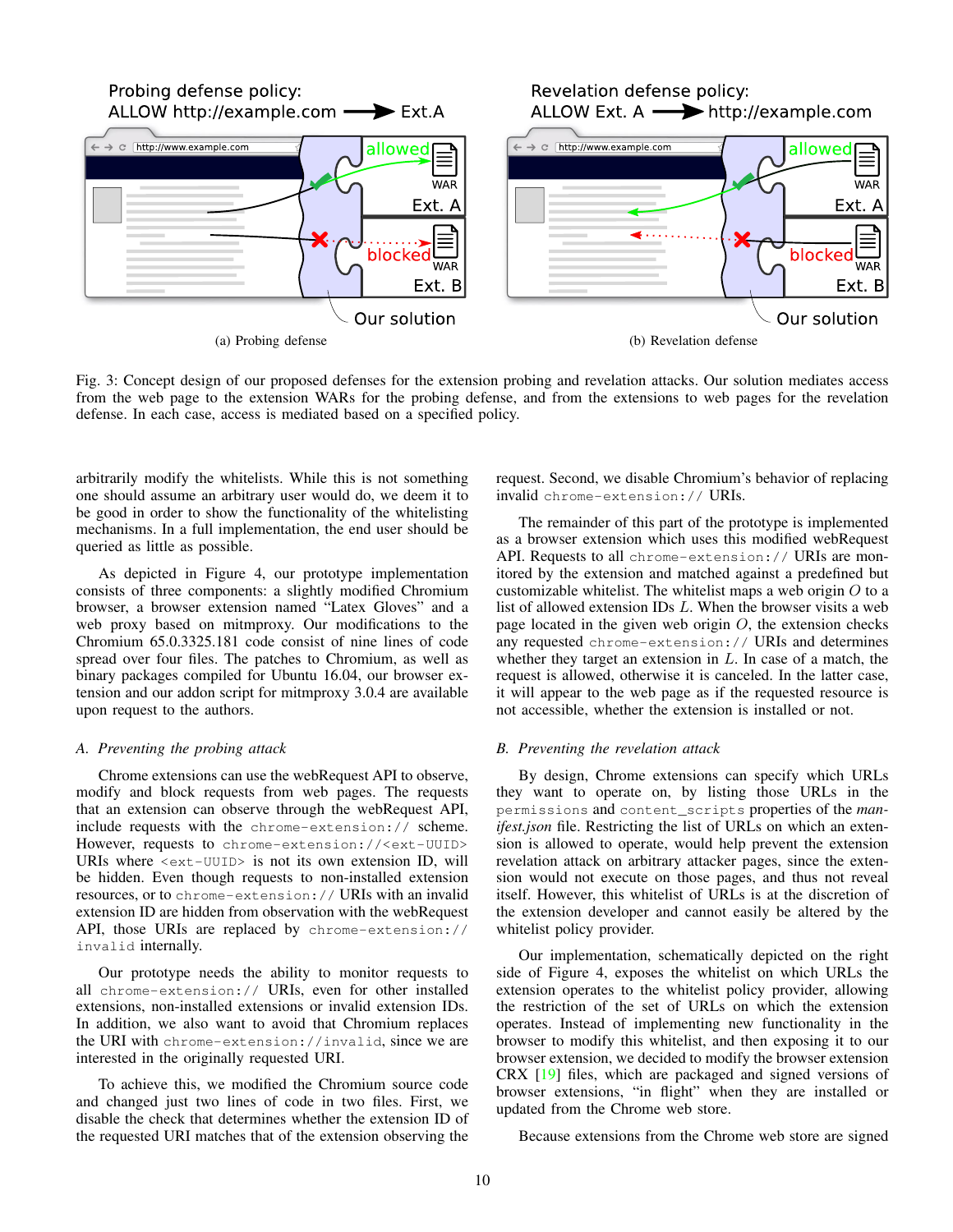<span id="page-10-0"></span>

Fig. 4: Overview of the prototype implementation of our proposed defenses: a modified Chromium browser with the Latex Gloves extension and mitmproxy.

with a private key, which we cannot obtain, we modified the Chromium browser to not strictly verify an extension's signature. This modification consists of six lines of code in a single file, and disables signature verification on both version 2 and 3 of the CRX file format. It is important to note that, for a real-world implementation, this should not be done, but rather have the full mechanism implemented in the browser. We only use this to show and evaluate the core whitelisting mechanism in the proof of concept prototype.

Since the browser no longer verifies CRX signatures, we are free to modify web traffic between the browser and the Chrome web store, and can update the manifest files in extensions' CRX files "in flight" and restrict the permissions and content\_scripts properties according to the wishes of the whitelist. This CRX rewriting process is implemented in a web proxy as a mitmproxy addon script.

When the policy changes the hostname whitelist associated with an extension, the new whitelist is communicated to the proxy. When the auto-update process in the browser queries the Chrome web store whether the extension has been updated, we inform the browser that a new version exists. The browser then downloads the new version of the extension from the Chrome web store, which gets rewritten by our mitmproxy addon script, and includes the new whitelist.

Taking over the extension auto-update process for our proof of concept prototype in this manner, requires us to make more frequent changes to the version number of an extension than the extension's developer would. Because of the way the versioning system works, we need to keep track of a parallel versioning scheme that is only visible between the browser and the proxy. The details of this process are too technical to detail in this paper, but require us to change the version property of the manifest file in addition to the permissions and content\_scripts properties.

By default, the Chromium auto-update process can take up

to seven days, which we deem too infrequent to be of practical use in our proof of concept. An optional modification of one line of code in one file of the Chromium source code changes this update interval to five seconds, so that updates to the policy whitelist are implemented more promptly.

In addition, it should be noted that the original extension update mechanism will prompt the end user whenever the extension requests additional permissions compared to the previous version. Our proof of concept implementation does not alter this default behavior.

## *C. Discussion and future work*

Our prototype implementation is a proof of concept, showing that it is possible to use whitelisting policies to defend against extension probing and revelation attacks. As mentioned before, an actual production-quality implementation of these defenses would require more changes to browser code and result in better performance and a nicer user experience with regards to e.g. the user interface.

A real-world implementation in the browser would not need to rewrite the extensions on the fly, and would not have to disable security checks. Similar to how the browser checks if, e.g., a WAR should be allowed to be injected, the browser can check if the extension should be allowed to execute on any given domain.

Recently, Google released the plan to allow end users to restrict the host permissions for an extension [\[7\]](#page-14-31), indicating the core mechanism for modifying browser extension behavior within the browser is possible, and something which can be used to control the extension whitelist. In this case, the browser extension can provide a whitelist which can be modified without the need to re-install the extension.

It is also crucial for a real-world implementation to not have an early-out mechanism, which is what was exploited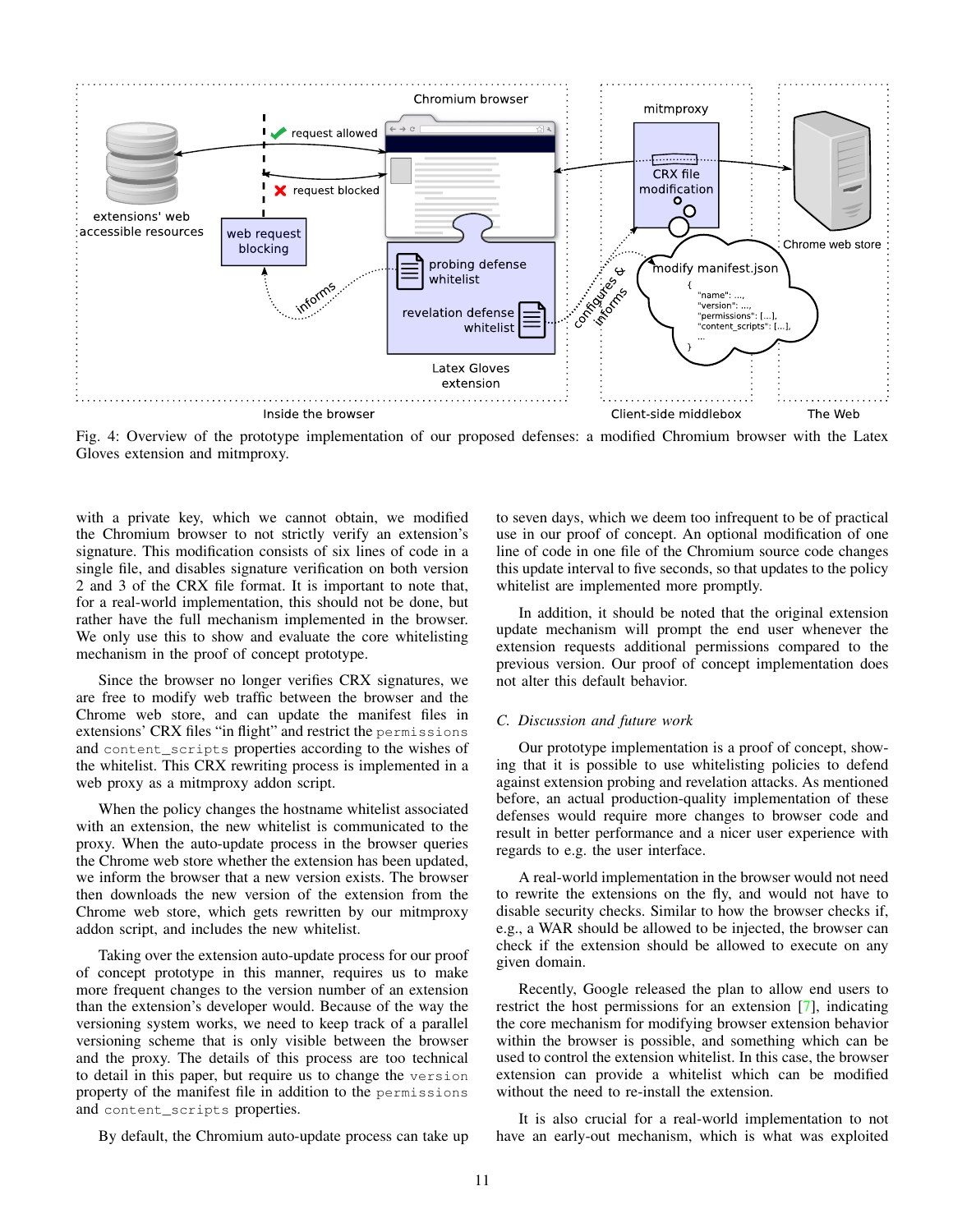in the timing attack presented by Sánchez-Rola et al.  $[53]$  $[53]$ , and subsequently removed [\[20\]](#page-14-32). In the situation an attacker is allowed to probe for an extension, and that extension is present, an early-out from the whitelisting mechanism during a probing attack would allow for the attacker to measure the elapsed time, and deduce whether the request was blocked based on the whitelist. If an attacker knows the time it takes to get a response from an installed extension which they are allowed to probe for, and an extension which is blocked by the whitelist, the attacker can, for each negative probing attempt, deduce which extensions that are not installed, and which that are blocked based on the whitelist.

For our prototype, we made the rather arbitrary choice to limit whitelists to web origins and hostnames in the probing and revelation defense respectively. While these choices serve us well for a proof of concept, it could prove interesting to refine these whitelists to use e.g. regular expressions on URLs instead.

Additionally, for the probing defense, when a web page contains an embedded subframe, we disregard the web origin of the subframe and enforce the whitelist associated with the web origin of the main frame. Our prototype is very well capable of applying a different whitelist for the subframe, in case the end user would wish to do so. However, we regarded this particular refinement of the prototype as out of scope for a proof of concept implementation.

In our proof of concept implementation, only the end-user can specify policy whitelists for both the probing and revelation defenses. In a production implementation, one should consider a system where both web applications and browser extensions can suggest a policy, which the end-user could then refine or even override. Another possibility is to have a system similar to Google Safe Browsing [\[28\]](#page-14-17), keeping the user interaction to a minimum.

Finally, our prototype implementation displays information to the user about which extensions are being probed for on any visited web page. We do not display similar information regarding revelation attacks. We also consider these visual markers to be out of scope to prove the functionality of the concept.

# VII. EVALUATION

<span id="page-11-0"></span>We have evaluated the functionality of our proof of concept implementation to ensure that it works as intended. Using the data from Sections [III](#page-3-0) and [IV,](#page-4-0) we randomly selected and visited several dozen web pages that perform probing attacks, and also visited our attacker web page with the top ten (Chrome) extensions that reveal themselves on any web page with any content. As expected, our proof of concept implementation stops both the probing attacks and revelation attacks.

We also perform two evaluations against known old attacks, the enumerating probing attack presented by Sjösten et al.  $[55]$  $[55]$ (Section [VII-A\)](#page-11-1) and the enumerating timing probing attack presented by Sánchez-Rola et al. [[53\]](#page-14-11) (Section [VII-B\)](#page-11-2).

# <span id="page-11-1"></span>*A. Enumerating probing attack*

We visited two known web pages that employed the enumerating probing attack [\[54\]](#page-14-33), [\[32\]](#page-14-34) twice: the first time with an

<span id="page-11-3"></span>TABLE VII: Enumeration timing probing attack.

|                                                   | Chromium<br>53.0.2785.135 | Patch               | Patch $+$<br>Extension |
|---------------------------------------------------|---------------------------|---------------------|------------------------|
| <realextuuid>/<realpath></realpath></realextuuid> | 8.53ms                    | 9.67ms              | 8.95ms                 |
| <realextuuid>/<fakepath></fakepath></realextuuid> | 12.59 <sub>ms</sub>       | 9.71ms              | 9.17ms                 |
| <fakeextuuid>/<fakepath></fakepath></fakeextuuid> | 7.86ms                    | 10.16 <sub>ms</sub> | 9.3 <sub>ms</sub>      |

unmodified Chromium browser, and the second time with the modified Chromium browser and with our browser extension installed. We used browser extensions which we know can be detected both times: AdBlock [\[10\]](#page-14-1), Avast Online Security [\[4\]](#page-13-5), Ghostery [\[6\]](#page-13-3) and LastPass [\[39\]](#page-14-35). When visiting with the modified Chromium browser with our browser extension, we set the policy to a "block all" policy, meaning we expect no WARs to be accessible to the web page.

As expected, with our unmodified Chromium browser, the probing attack was successful against all four extensions. Note that although the database was last updated in December 2016 for [\[54\]](#page-14-33), it could still detect the popular extensions, which might indicate browser extensions do not change internally very often. Using our proof of concept implementation, the probing attacks failed for all extensions. Although the execution time increased significantly, due to the handling of over 11,000 requests for our JavaScript code in the browser extension, we note that this is something that will improve if the mechanism is fully implemented in the source language of the browser. We also set policies to allow for the probing of each extension, one at a time, indicating that the overall idea explained in Section [V](#page-7-0) is sound.

# <span id="page-11-2"></span>*B. Enumerating timing probing attack*

To be consistent with prior work, we determined whether our modification of Chromium's core might reintroduce the enumerating timing probing attack already fixed from versions higher than 61.0.3155.0 — presented by Sánchez-Rola et al.  $[53]$  $[53]$ . This timing attack makes a distinction between two types of requests: 1) chrome-extension://<fakeExtUUID>/<fakePath>, and; 2) chrome-extension://<realExt-UUID> / $\leq$ fakePath>. The attacker uses the User Timing API [\[59\]](#page-14-36). which allows to take time measurements with high precision, to check the response times for each of these requests. If the measured times do not differ more than 5%, the attacker can conclude that the requested extension is not installed in the client's browser.

In order to reproduce this timing attack, we downloaded and built Chromium 53.0.2785.135 on a virtual machine with Ubuntu 16.04.

We identified three scenarios: 1) using the original Chromium 53.0.2785.135 source code; 2) Chromium 66.0.3359.117 with our patch applied, but without the Latex Gloves extension, and; 3) Chromium 66.0.3359.117 with our patch applied and the Latex Gloves extension installed.

For each scenario, we had Avast Online Security installed and used it as the <realExt-UUID>. When executing with our patch and Latex Gloves installed, we had set the whitelist to allow all requests to extension WARs, apart from to Avast Online Security and AdBlock. Table [VII](#page-11-3) shows the results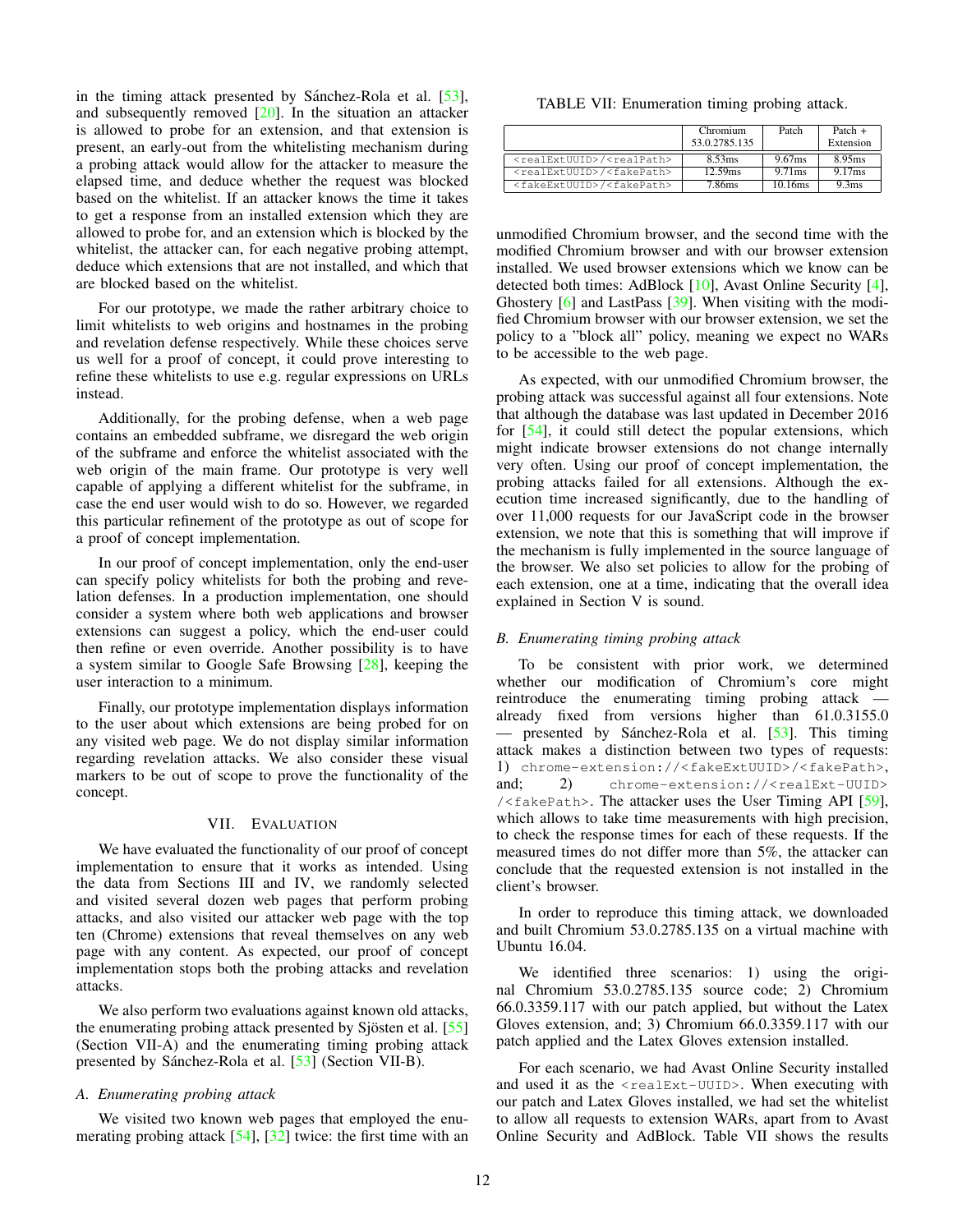<span id="page-12-1"></span>TABLE VIII: Breakdown of the amount of Chrome and Firefox extensions that would be uniquely identifiable through the content of a WAR, given that no probing could take place.

|           | Extensions | Total WARs | Unique WARs | Detection probability |
|-----------|------------|------------|-------------|-----------------------|
| Firefox   | 1.378      | 95.920     | 23.687      | 24.69%                |
| Chromium  | 11.633     | 12.499.335 | 127,054     | 1.02%                 |
| Revealing | 2.906      | 4.027.046  | 35,478      | 0.88%                 |

of our experiment, where the time measurement for each request was averaged over 1,000 runs. From these results, it is clear that Chromium 53.0.2785.135 is vulnerable to the timing attack, since there is more than 5% difference between the time measurement for an existing extension and a non-existing extension. However, with our modification (with or without extension), that difference is no longer present.

## VIII. RECOMMENDATIONS

<span id="page-12-0"></span>Based on the experiments in Sections [III](#page-3-0) and [IV,](#page-4-0) we recommend several improvements to the browser extension ecosystem, addressed to browser developers and extension developers.

*Recommendations for browser developers:* Chrome extensions are vulnerable to the extension probing attack because their UUIDs are static and publicly known. Firefox extensions combat this vulnerability by having randomized extension UUIDs. However, Firefox extensions can still be identified through the revelation attack. Worse, because Firefox's random UUIDs are not easily changed after an extension is installed, they can be used to fingerprint the extension user.

Our first recommendation is to re-generate Firefox's random UUIDs more often, either upon starting the browser or for each domain visited. Similarly, if a user enables private browsing mode [\[48\]](#page-14-37), [\[23\]](#page-14-38), each active browser extension should be provided with a new random UUID. Although this would not prevent detecting which browser extensions are executed, it would limit the tracking to a specific instance, making it infeasible to use this technique for long-term tracking of users.

Our second recommendation is to randomize the full URL of a WAR, and not just the UUID. With this change, a WAR URL seen by an attacker would be shaped as moz-extension://<random-UUID>/<randompath> for Firefox and chrome-extension://<random-UUID>/<random-path> for Chrome. Without any recognizable path components, the attacker would be forced to read and fingerprint the contents of the WAR to determine which extension is installed. As depicted in Table [VIII,](#page-12-1) without the ability to probe, this would decrease the probability of detecting Firefox extensions to 24.69% (compared to 93.76%, as shown in Table [II\)](#page-5-2), and 1.02% for Chrome (compared to 89.01%) and probability of detecting the extensions we know reveal themselves would drop to 0.88% from 89.52%. The random path approach can be taken one step further by implementing the WAR URLs to be of single use, i.e. the same WAR will have different paths each time it is injected or fetched. Such a change to core extension infrastructure would make it impossible for an attacker to fetch a recently injected resource in order to analyze the content. However, it would also require an overhaul of the browser implementation and possibly most browser extensions, which is very impractical.

*Recommendations for browser extension developers:* Both Mozilla [\[43\]](#page-14-39) and Google [\[27\]](#page-14-40) provide guidelines for browser extension developers, e.g. "never ask for more permission than needed", and "properly secure sensitive or personal data when transmitting over the network". However, neither provide specific guidelines on how to handle WARs in a secure way.

Our only recommendations fall in the "least privilege" category, where no more privileges than needed to perform a certain task should be requested. Firstly, to help prevent the revelation attack, extension developers should not arbitrarily inject content with the random UUID. As seen in Table [V,](#page-8-2) several extensions currently inject content on any arbitrary web page, including blank pages. Secondly, to help prevent the probing attack, extensions should *not expose unused WARs*. A non-existent WAR cannot be used in a probing attack, thus reducing the chances that an extension can be identified through a probing attack.

## IX. RELATED WORK

User fingerprinting by using web browsers has been widely studied in the literature [\[12\]](#page-14-41), [\[9\]](#page-14-42), [\[11\]](#page-14-43), [\[38\]](#page-14-44), [\[15\]](#page-14-45), [\[34\]](#page-14-46). As an example, Cao et al. [\[15\]](#page-14-45) were able to fingerprint 99.24% of web users — being completely web browser agnostic by using hardware features such as those from GPUs or CPUs. More recently, Gómez-Boix et al. [[34\]](#page-14-46) performed a large scale experiment to determine whether fingerprinting is still possible nowadays. They reached the conclusion that in desktop web browsers, both plugins (e.g. Flash, NPAPI, etc) and fonts are the most representative features to fingerprint users. However, none of the aforementioned works have taken browser extensions into consideration.

Nikiforakis et al. [\[52\]](#page-14-47) showed that implementation differences between browsers can be fingerprinted. There exist several extensions that attempt to erase those fingerprints, but those extensions in turn allow a user to also be fingerprinted. In the same vein, Acar et al.  $[9]$  state that browser extensions can be exploited to fingerprint and track users on the Web.

Starov and Nikiforakis [\[56\]](#page-14-14) presented a method to fingerprint browser extensions using a behavioral attack. They show browser extensions can provide unique, arbitrary DOM modifications, and analyzes the top 10,000 of most downloaded browser extensions, concluding 9.2% to 23% of those extensions are detectable. Contrarily to the experiments they performed — they only analyzed the manifest file of 1,665 browser extensions and they found that more than a 40% of them do make use of WARs, in this work we have scrutinized 62,994 browser extensions and concluded that 16,280 explicitly declare some WARs in their *manifest.json* file ( $\approx 26\%$ ).

In 2011, Kettle [\[36\]](#page-14-48) demonstrated that all Chrome extensions could be enumerated by requesting their manifest file, which was explained in 2012 by Kotowicz [\[37\]](#page-14-49). Google solved this problem by introducing WARs, but Sjösten et al. [\[55\]](#page-14-10) showed that all Chrome extensions with WARs can be enumerated without them being active on the attacker page. They demonstrated that approximately 28% of all Chrome extensions and approximately 6.7% of all non-WebExtension Firefox extensions could be enumerated from a web page. Gulyás et al.  $[33]$  $[33]$  combine known fingerprinting techniques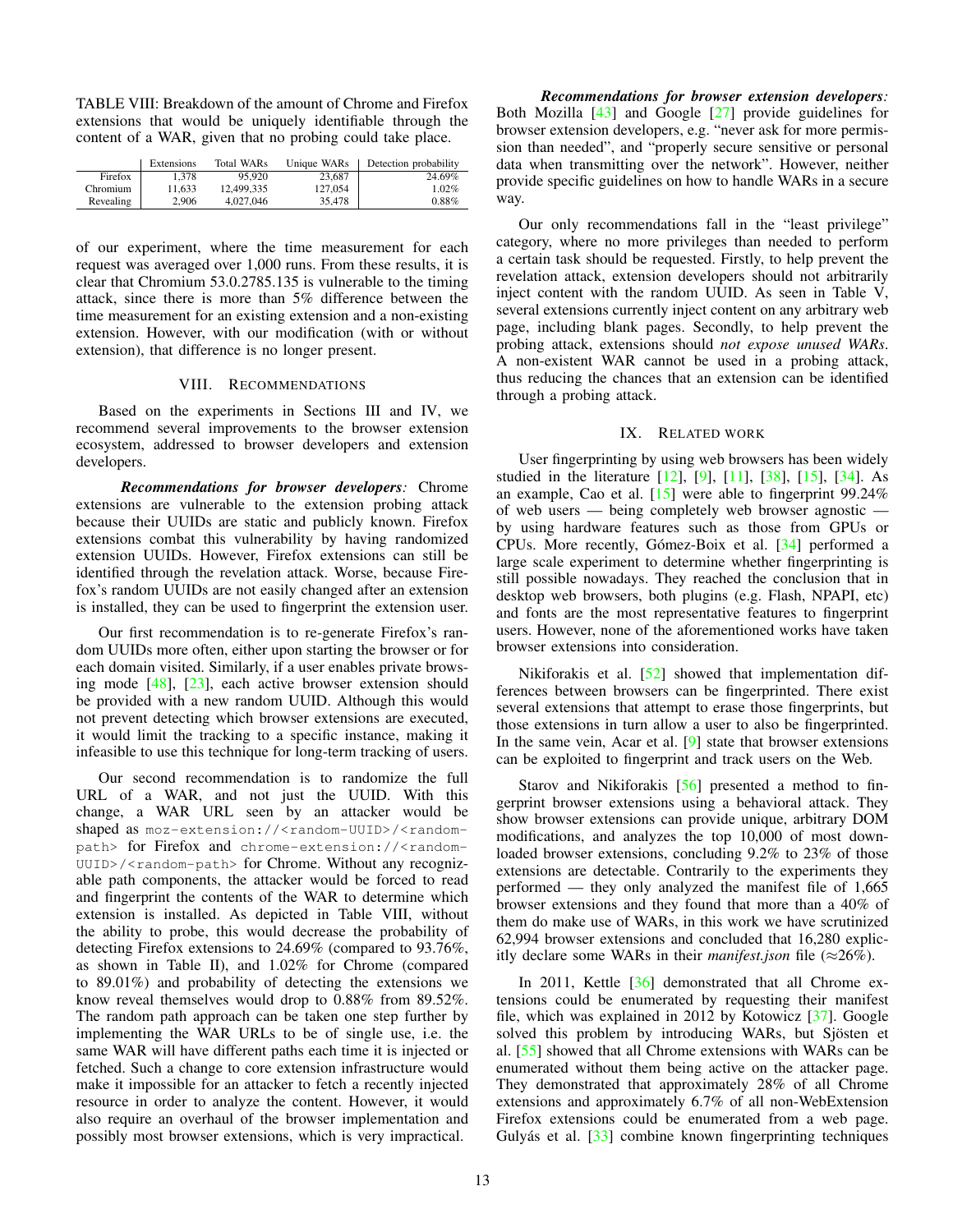with the Chrome extension enumeration attack presented by Sjösten et al.  $[55]$  $[55]$ , along with a login-leak which determines the web pages that a user is logged in to  $[40]$ . They conclude that 54.86% of users which have installed at least one detectable extension and 19.53% of users which have at least one detectable active login, are unique. A combination of at least one detectable extension installed, and at least one detectable active login make the uniqueness number go up to 89.23%, indicating that installed browser extensions can make a good fingerprint, further showing the necessity of a mechanism to prevent extension fingerprinting.

Sánchez-Rola et al.  $[53]$  $[53]$  presented a timing attack against Chrome and Firefox by using the fact that the internal branching time for WARs differs between installed and non-installed extensions, thus detecting 100% of all extensions. A temporary solution has been implemented in Chrome  $[20]$ , and the plan is to implement a randomization scheme similar to Firefox's, when they can make "a breaking change"  $[8]$ . In  $[53]$ , Sánchez-Rola et al. also presented the revelation attack against Safari, which was the first browser to use randomized UUIDs. Based on a static analysis of 718 extensions, they estimated more than 40% of the extensions could leak the random UUID. They manually analyzed 68 security extensions, finding one false negative and 20 out of 29 extensions flagged as suspicious indeed leaked the random UUID. Contrarily to Sánchez-Rola et al, we investigate all Chrome and Firefox extensions to see which leak their UUID on actual web pages.

Chen and Kapravelos [\[17\]](#page-14-51) developed a taint analysis framework for browser extensions to study their privacy practices. From sources, such as DOM API calls (e.g. document. location), and extension API calls (e.g. chrome.history), they find 2.13% of Chrome and Opera extensions to potentially be leaking privacy-sensitive information to sinks such as XMLHttpRequest and chrome.storage. However, they do not seem to consider extension UUIDs as part of the privacysensitive information.

Finally, it is worth mentioning that an attacker might use any of the attacks presented in this paper to detect browser extensions and thus, perform more harmful attacks. Buyukkayhan et al. [\[14\]](#page-14-52) for instance, exploit the lack of nonisolation worlds on the previous version of the Firefox add-ons architecture, allowing legitimate extensions which make use of *Cross Platform Component Object Model (XPCOM)* to access system resources such as the file system and the network. A prerequisite for this attack is that there must be a mechanism to disclose installed extensions in the victim's browser. Thus, the attacks described in our work may be used as a stepping stone to escalate the attacker's privileges in the browser.

# X. CONCLUSION

We have investigated the problem of detecting browser extensions by web pages. With the intention to prevent probing for browser extensions by web pages, Mozilla Firefox recently introduced randomized extension UUIDs. A similar move is currently being discussed by the Google Chrome developers. We have demonstrated that the randomized UUIDs can in fact hurt user privacy rather than protect it. To this end, we have studied a class of attacks, which we call revelation attacks, allowing web pages to detect the randomized browser extension UUIDs in the code injected by extensions into the web pages, which, due to the design of the randomization of UUIDs, giving the ability to uniquely track users.

We have conducted an empirical study assessing the feasibility of revelation attacks. Our experiments show that combining revelation and probing attacks, it is possible to uniquely identify 90% out of all extensions injecting content, in spite of a randomization scheme. Furthermore, we have conducted a large-scale study assessing the pervasiveness of probing attacks on the Alexa top 10,000 domains, providing new evidence for probing beyond what was captured by previous work.

As a countermeasure, we have designed a mechanism that controls what extensions are enabled on what pages. As such, our mechanism supports two types of whitelists: specifying which web pages are allowed to probe for which extensions and specifying which extensions are allowed to inject content on which web pages. We have presented a proof of concept prototype that blocks both probing and revelation attacks, unless explicitly allowed in the whitelists.

For future work, it would be interesting to consider XHOUND [\[56\]](#page-14-14) and Hulk [\[35\]](#page-14-29) to make a comparison on the different extensions that provide arbitrary DOM modifications (XHOUND), extensions that are deemed malicious (Hulk), and that inject WAR URLs. Unfortunately, the tools are unavailable at present.

*Next steps for Firefox and Chrome:* We have reported the details of our study and our suggestions for mitigation to both involved browser vendors.

The issue with the randomized UUIDs has been confirmed by Firefox developers [\[1\]](#page-13-1). They agree that attacks like the revelation attack defeat anti-fingerprinting measures. While the problem is clear to the developers, the discussion on countermeasures is still ongoing.

As mentioned earlier, Google has recently announced that Chrome will allow users to restrict extensions from accessing websites by a whitelisting mechanism in line with ours [\[7\]](#page-14-31). Users will be able to restrict the host permissions for an extension, paving the way for an in-browser mechanism to control the extension whitelist.

*Acknowledgments:* This work was partly funded by the Swedish Foundation for Strategic Research (SSF) under the WebSec project and the Swedish Research Council (VR) under the PrinSec and PolUser projects.

#### **REFERENCES**

- <span id="page-13-1"></span>[1] https://bugzilla.mozilla.org/show [bug.cgi?format=default&id=1372288,](https://bugzilla.mozilla.org/show_bug.cgi?format=default&id=1372288) accessed July-2018.
- <span id="page-13-2"></span>[2] "AdBlock Plus," [https://chrome.google.com/webstore/detail/adblock](https://chrome.google.com/webstore/detail/adblock-plus/cfhdojbkjhnklbpkdaibdccddilifddb)[plus/cfhdojbkjhnklbpkdaibdccddilifddb,](https://chrome.google.com/webstore/detail/adblock-plus/cfhdojbkjhnklbpkdaibdccddilifddb) accessed Aug-2018.
- <span id="page-13-0"></span>[3] "Adobe: Adobe Acrobat Force-Installed Vulnerable Chrome Extension," [https://bugs.chromium.org/p/project-zero/issues/detail?id=1088,](https://bugs.chromium.org/p/project-zero/issues/detail?id=1088) accessed May-2018.
- <span id="page-13-5"></span>[4] "Avast Online Security," [https://chrome.google.com/webstore/detail/](https://chrome.google.com/webstore/detail/avast-online-security/gomekmidlodglbbmalcneegieacbdmki) [avast-online-security/gomekmidlodglbbmalcneegieacbdmki,](https://chrome.google.com/webstore/detail/avast-online-security/gomekmidlodglbbmalcneegieacbdmki) accessed May-2018.
- <span id="page-13-4"></span>[5] "Common Crawl," [http://commoncrawl.org/,](http://commoncrawl.org/) accessed May-2018.
- <span id="page-13-3"></span>[6] "Ghostery – Privacy Ad Blocker," [https://chrome.google.com/webstore/](https://chrome.google.com/webstore/detail/ghostery---privacy-ad-blo/mlomiejdfkolichcflejclcbmpeaniij) [detail/ghostery---privacy-ad-blo/mlomiejdfkolichcflejclcbmpeaniij,](https://chrome.google.com/webstore/detail/ghostery---privacy-ad-blo/mlomiejdfkolichcflejclcbmpeaniij) accessed Aug-2018.